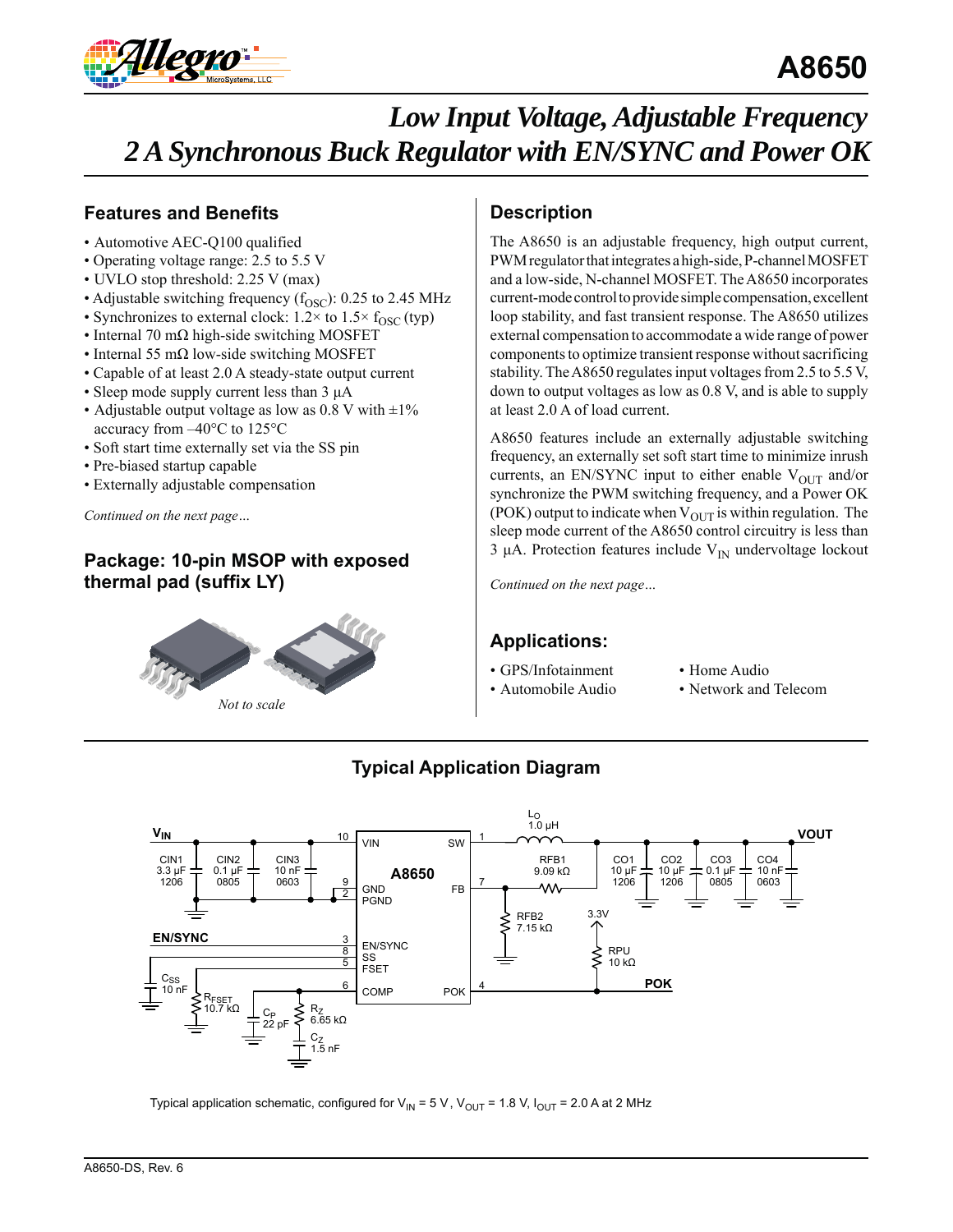#### **Features and Benefits (continued) Description (continued)**

- Stable with ceramic output capacitors
- Enable input, and Power OK (POK) output
- Cycle-by-cycle current limiting (OCP)
- Hiccup mode short circuit protection (HIC)
- Overvoltage protection (OVP)
- Overtemperature protection (TSD)
- Open circuit and adjacent pin short circuit tolerant
- Short to ground tolerant at every pin

(UVLO), cycle-by-cycle overcurrent protection (OCP), hiccup mode short circuit protection (HIC), overvoltage protection (OVP), and thermal shutdown (TSD). In addition, the A8650 provides open circuit, adjacent pin short circuit, and short to ground protection at every pin to satisfy the most demanding automotive applications.

The A8650 device is available in a 10-pin MSOP package with an exposed pad for enhanced thermal dissipation. It is lead (Pb) free, with 100% matte tin leadframe plating.

#### **Selection Guide Part Number Operating Ambient Temperature Range**

| <b>Part Number</b> | <b>Temperature Range</b><br>$\mathbf{A}$ , (°C) | Package                                 | <b>Packing</b>                 | <b>Leadframe Plating</b> |  |
|--------------------|-------------------------------------------------|-----------------------------------------|--------------------------------|--------------------------|--|
| A8650KLYTR-T       | $-40$ to 125                                    | 10-pin MSOP with<br>exposed thermal pad | 4000 pieces<br>per 13-in. reel | 100% matte tin           |  |

#### **Absolute Maximum Ratings1**

| <b>Characteristic</b>                | Symbol                      | <b>Notes</b>        | Rating                   | Unit         |
|--------------------------------------|-----------------------------|---------------------|--------------------------|--------------|
| VIN Pin to GND                       | $V_{IN}$                    |                     | $-0.3$ to 6              | $\vee$       |
| SW to GND <sup>2</sup>               |                             | Continuous          | $-0.3$ to $V_{IN}$ + 0.3 | $\vee$       |
|                                      | $V_{SW}$                    | $t < 50$ ns         | $-1.0$ , $V_{IN} + 2.0$  | $\vee$       |
| All other pins                       |                             |                     | $-0.3$ to 6.0            |              |
| <b>Operating Ambient Temperature</b> | $T_A$                       | K temperature range | $-40$ to 125             | $^{\circ}$ C |
| Maximum Junction Temperature         | $T_{\rm d}$ (max)           |                     | 150                      | $^{\circ}$ C |
| Storage Temperature                  | $\mathsf{T}_{\mathsf{stg}}$ |                     | $-55$ to 150             | °C           |

1Operation at levels beyond the ratings listed in this table may cause permanent damage to the device. The Absolute Maximum ratings are stress ratings only, and functional operation of the device at these or any other conditions beyond those indicated in the Electrical Characteristics table is not implied. Exposure to Absolute Maximum-rated conditions for extended periods may affect device reliability. <sup>2</sup>SW has internal clamp diodes to GND and  $V_{\text{IN}}$ . Applications that forward bias these diodes should take care not to exceed the IC package power dissipation limits.

#### **Thermal Characteristics** may require derating at maximum conditions, see application information

| <b>Characteristic</b>      | Svmbol          | <b>Test Conditions*</b>                | Value | Unit |
|----------------------------|-----------------|----------------------------------------|-------|------|
| Package Thermal Resistance | $R_{\theta JA}$ | On 4-laver PCB based on JEDEC standard | 48    | °C/W |

\*Additional thermal information available on the Allegro website.

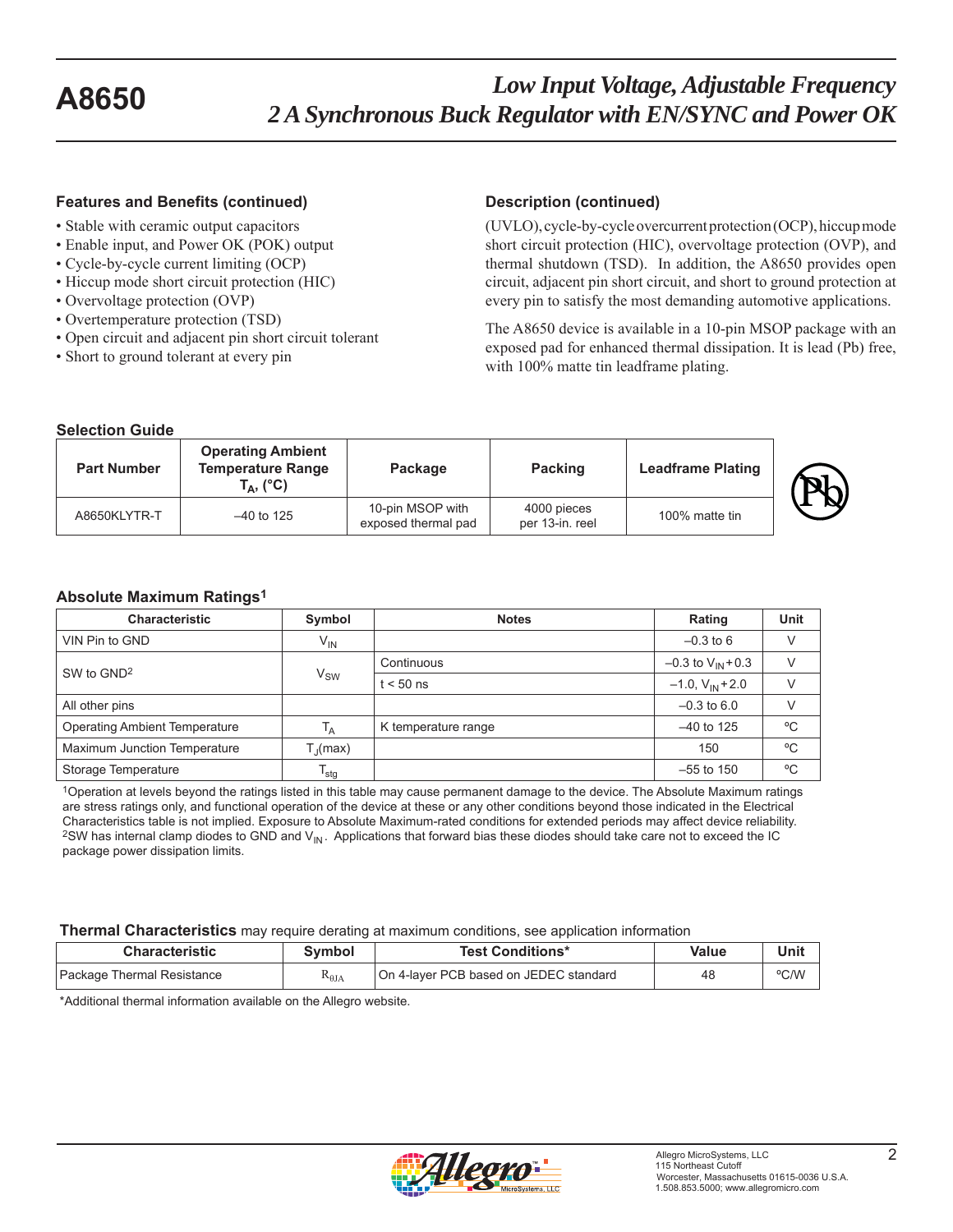### **Table of Contents**

| Specifications                                  | 2  |
|-------------------------------------------------|----|
| <b>Functional Block Diagram</b>                 | 4  |
| Pin-out Diagram and Terminal List               | 5  |
| Characteristic Performance                      | 9  |
| <b>Functional Description</b>                   | 11 |
| Overview                                        | 11 |
| Reference Voltage                               | 11 |
| Oscillator/Switching Frequency                  | 11 |
| <b>Transconductance Error Amplifier</b>         | 11 |
| Slope Compensation                              | 11 |
| Sleep Mode                                      | 12 |
| Enable/Synchronization (EN/SYNC) Input          | 12 |
| Power MOSFETs                                   | 12 |
| Pulse Width Modulation (PWM)                    | 13 |
| <b>Current Sense Amplifier</b>                  | 13 |
| Soft Start (Startup) and Inrush Current Control | 13 |
| Pre-Biased Startup                              | 13 |
| Power OK (POK) Output                           | 14 |

| <b>Protection Features</b>                                | 14 |
|-----------------------------------------------------------|----|
| Undervoltage Lockout (UVLO)                               | 14 |
| Thermal Shutdown (TSD)                                    | 14 |
| Overvoltage Protection (OVP)                              | 14 |
| Cycle-by-Cycle Overcurrent Protection (OCP)               | 14 |
| <b>Output Short Circuit (Hiccup Mode) Protection</b>      | 15 |
| Application Information                                   | 18 |
| Design and Component Selection                            | 18 |
| Setting the Output Voltage (VOUT, $R_{FR1}$ , $R_{FR2}$ ) | 18 |
| Base PWM Switching Frequency ( $R_{\text{EST}}$ )         | 18 |
| Output Inductor $(L0)$                                    | 19 |
| <b>Output Capacitors</b>                                  | 20 |
| Input Capacitors                                          | 21 |
| Soft Start and Hiccup Mode Timing $(C_{SS})$              | 21 |
| Compensation Components $(R_Z, C_Z, C_P)$                 | 22 |
| A Generalized Tuning Procedure                            | 24 |
| Power Dissipation and Thermal Calculations                | 25 |
| PCB Component Placement and Routing                       | 27 |
| Package Outline Drawing                                   | 29 |
|                                                           |    |

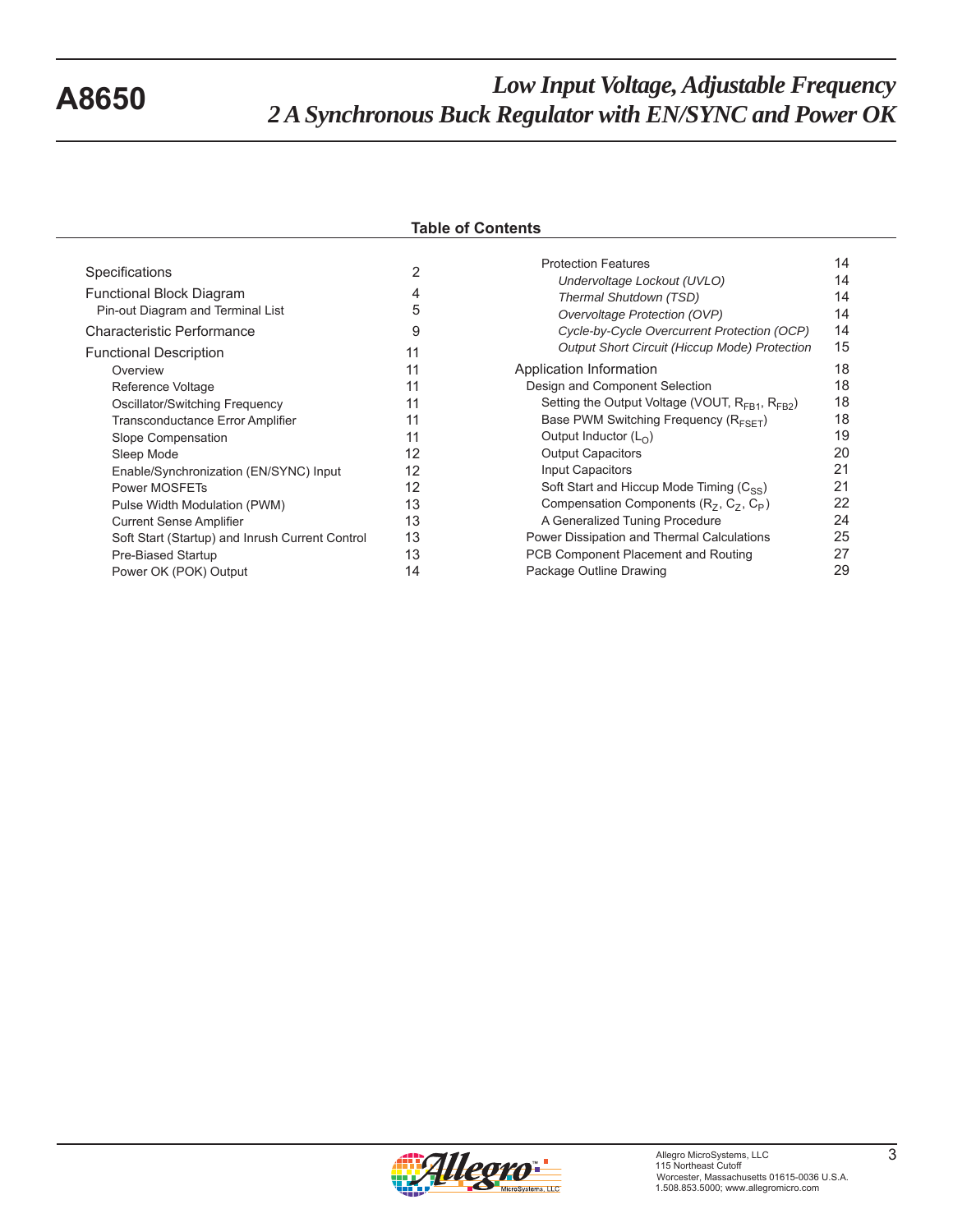## **Functional Block Diagram**



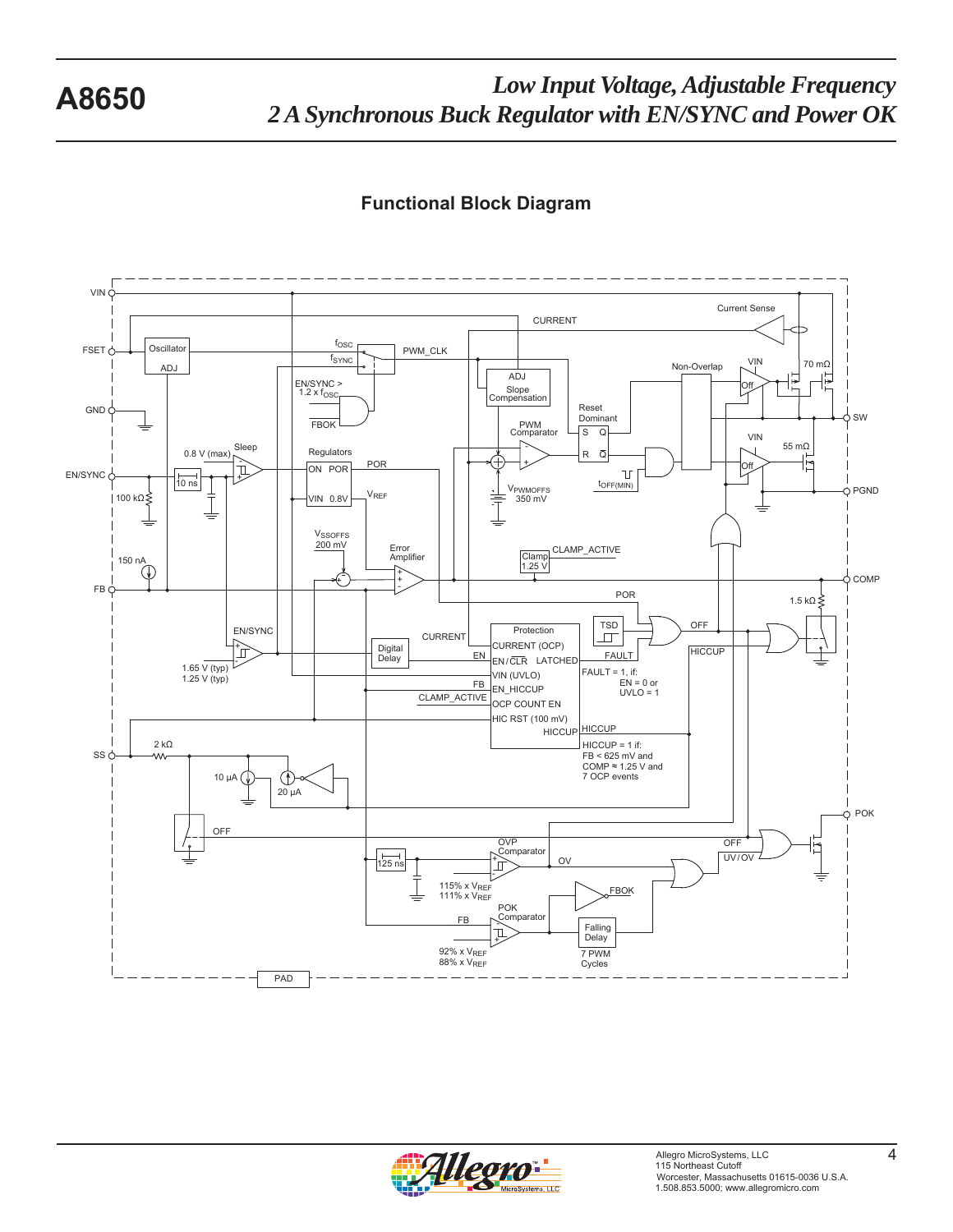#### **Pin-out Diagram**



#### **Terminal List Table**

| <b>Number</b>  | <b>Name</b>    | <b>Function</b>                                                                                                                                                                                                                                                                                                                    |
|----------------|----------------|------------------------------------------------------------------------------------------------------------------------------------------------------------------------------------------------------------------------------------------------------------------------------------------------------------------------------------|
| 1              | <b>SW</b>      | The drain of both the internal high- and low-side MOSFETs. The output inductor $(LO)$<br>should be connected to this pin. $L_0$ should be placed as close as possible to this pin<br>and connected with relatively wide traces.                                                                                                    |
| 2              | <b>PGND</b>    | Power ground connection.                                                                                                                                                                                                                                                                                                           |
| 3              | <b>EN/SYNC</b> | Enable and synchronization input. This pin is a logic input that turns the regulator on<br>or off: set this pin to logic high to turn the regulator on or set this pin to logic low to turn<br>the regulator off. This pin also functions as a synchronization input to allow the PWM<br>frequency to be set by an external clock. |
| 4              | <b>POK</b>     | Power OK output signal. This pin is an open drain output that transitions from low<br>impedance to high impedance when the output is within the final regulation voltage.                                                                                                                                                          |
| 5              | <b>FSET</b>    | Frequency setting pin. A resistor, R <sub>FSET</sub> , from this pin to GND sets the PWM switching<br>frequency. See figure 10 and/or equation 2 to determine the value of $R_{\text{FSFT}}$ .                                                                                                                                     |
| 6              | <b>COMP</b>    | Output of the error amplifier and compensation node for the current mode control loop.<br>Connect a series RC network from this pin to GND for loop compensation. See the<br>Design and Component Selection sections of this datasheet for further details.                                                                        |
| $\overline{7}$ | FB             | Feedback (negative) input to the error amplifier. Connect a resistor divider from the<br>regulator output node, VOUT, to this pin to program the output voltage.                                                                                                                                                                   |
| 8              | SS             | Soft start pin. Connect a capacitor, $C_{SS}$ , from this pin to GND to set the soft start time.<br>This capacitor also determines the hiccup period during overcurrent.                                                                                                                                                           |
| 9              | <b>GND</b>     | Ground connection.                                                                                                                                                                                                                                                                                                                 |
| 10             | <b>VIN</b>     | Power input for the control circuits and the source of the internal high-side P-channel<br>MOSFET. Connect this pin to a power supply of 2.5 to 5.5 V. A high quality ceramic<br>capacitor should be placed very close to this pin.                                                                                                |
| 0              | <b>PAD</b>     | Exposed pad of the package providing enhanced thermal dissipation. This pad must be<br>connected to the ground plane(s) of the PCB with at least 6 vias, directly in the pad.                                                                                                                                                      |

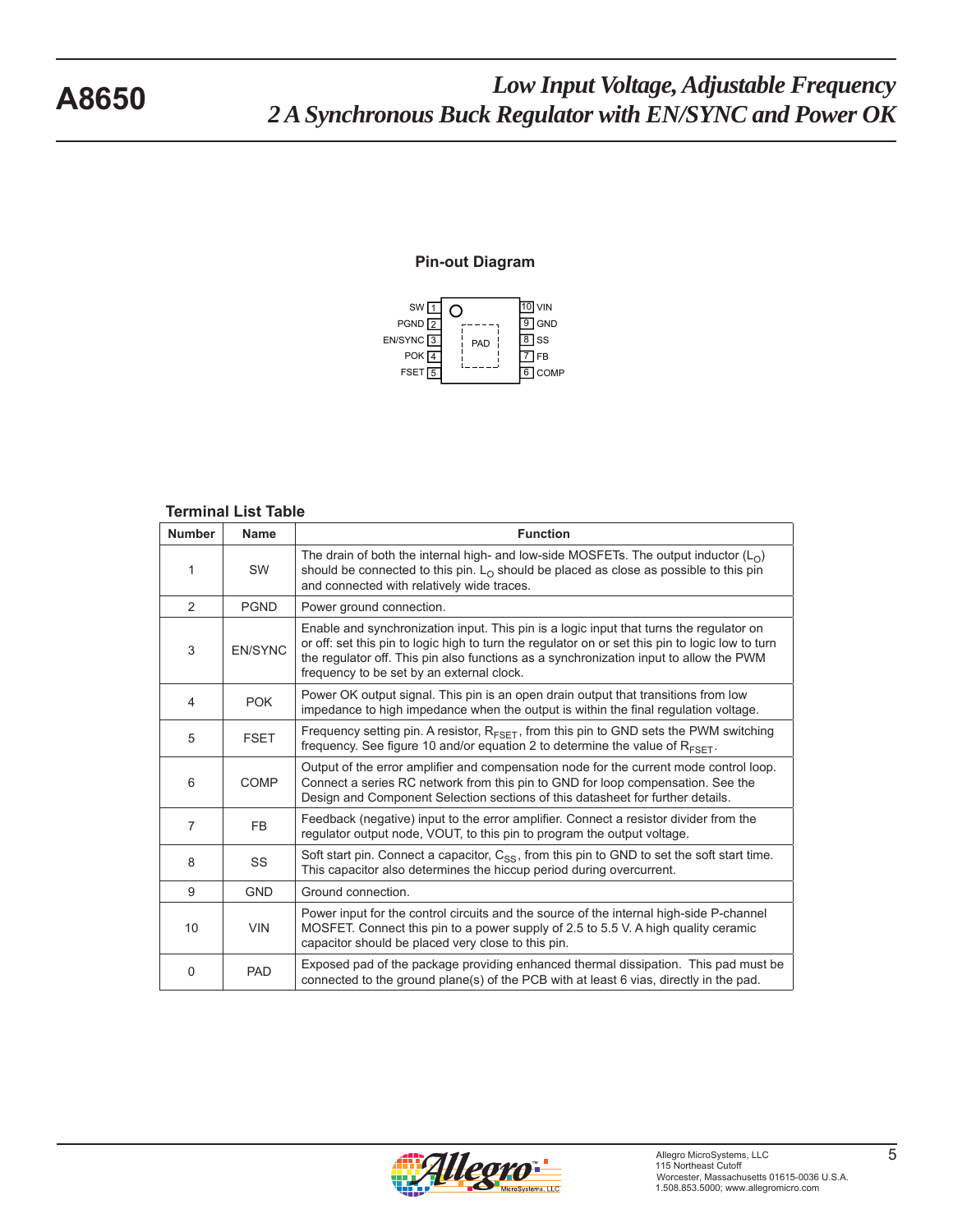#### **ELECTRICAL CHARACTERISTICS** Valid at  $-40^{\circ}C \le T_A = T_J \le 125^{\circ}C$ , V<sub>IN</sub> = 5 V; unless otherwise specified

| Characteristic                                   | Symbol<br><b>Test Conditions</b> |                                                                                                          | Min.                     | Typ.                     | Max.                     | Unit      |
|--------------------------------------------------|----------------------------------|----------------------------------------------------------------------------------------------------------|--------------------------|--------------------------|--------------------------|-----------|
| <b>Input Voltage Specifications</b>              |                                  |                                                                                                          |                          |                          |                          |           |
| Operating Input Voltage Range                    | $V_{IN}$                         |                                                                                                          | 2.5                      | $\overline{\phantom{a}}$ | 5.5                      | $\vee$    |
| VIN UVLO Start Threshold                         | V <sub>INUVSTART</sub>           | $V_{IN}$ rising                                                                                          | 2.00                     | 2.22                     | 2.45                     | $\vee$    |
| VIN UVLO Stop Threshold                          | V <sub>INUVSTOP</sub>            | $V_{IN}$ falling                                                                                         | 1.80                     | 2.02                     | 2.25                     | $\vee$    |
| <b>VIN UVLO Hysteresis</b>                       | <b>VINUVHYS</b>                  |                                                                                                          | $\overline{\phantom{a}}$ | 200                      | $\overline{\phantom{a}}$ | mV        |
| <b>Input Currents</b>                            |                                  |                                                                                                          |                          |                          |                          |           |
| <b>Input Quiescent Current</b>                   | $\mathsf{I}_\Omega$              | $V_{EN/SYNC}$ = 5 V, $V_{FB}$ = 1.0 V, no PWM switching                                                  | $\equiv$                 | 2                        | $\overline{4}$           | mA        |
| Input Sleep Supply Current                       | <b>I</b> QSLEEP                  | $V_{IN}$ = $V_{SW}$ = 5 V, $V_{EN/SYNC}$ ≤ 0.4 V                                                         |                          | $\mathbf{1}$             | 3                        | μA        |
| <b>Reference Voltage</b>                         |                                  |                                                                                                          |                          |                          |                          |           |
| Reference (Feedback) Voltage                     | $\mathsf{V}_{\mathsf{REF}}$      | $2.5 < V_{IN} < 5.5 V, V_{FB} = V_{COMP}$                                                                | 792                      | 800                      | 808                      | mV        |
| <b>Error Amplifier</b>                           |                                  |                                                                                                          |                          |                          |                          |           |
| Feedback Input Bias Current <sup>1</sup>         | $I_{FB}$                         | $V_{\text{COMP}}$ = 0.7 V, V <sub>FB</sub> regulated so that $I_{\text{COMP}}$ = 0 A                     |                          | $-150$                   | $-300$                   | nA        |
| Open Loop Voltage Gain <sup>2</sup>              | $A_{VOL}$                        |                                                                                                          |                          | 65                       |                          | dB        |
| Transconductance                                 | $g_m$                            | $I_{COMP} = 0 \mu A$ , $V_{SS} > 500 \mu V$                                                              | 550                      | 750                      | 950                      | µA/V      |
|                                                  |                                  | $0 V < V_{SS}$ < 500 mV                                                                                  |                          | 250                      | $\qquad \qquad -$        | µA/V      |
| Source Current                                   | $I_{EA(SRC)}$                    | $V_{FB}$ < 0.8 V, $V_{COMP}$ = 0.7 V                                                                     | $\overline{\phantom{a}}$ | $-50$                    | $\overline{\phantom{a}}$ | μA        |
| <b>Sink Current</b>                              | $I_{EA(SINK)}$                   | $V_{FB}$ > 0.8 V, $V_{COMP}$ = 0.7 V                                                                     | $\overline{\phantom{a}}$ | $+50$                    | $\overline{\phantom{a}}$ | μA        |
| Maximum Output Voltage                           | $V_{EAO(MAX)}$                   |                                                                                                          | 1.00                     | 1.25                     | 1.50                     | V         |
| COMP Pull Down Resistance                        | $R_{COMP}$                       | FAULT = 1, HICCUP = 1, or EN/SYNC = low                                                                  |                          | 1.5                      | $\qquad \qquad -$        | $k\Omega$ |
| <b>Pulse Width Modulation (PWM)</b>              |                                  |                                                                                                          |                          |                          |                          |           |
| <b>PWM Ramp Offset</b>                           | V <sub>PWMOFFS</sub>             | V <sub>COMP</sub> for 0% duty cycle                                                                      | $\overline{\phantom{a}}$ | 350                      | $\overline{\phantom{a}}$ | mV        |
| High-Side MOSFET Minimum<br>Controllable On-Time | $t_{ON(MIN)}$                    |                                                                                                          |                          | 65                       | 105                      | ns        |
| Low-Side MOSFET Minimum<br>On-Time               | $t_{\text{OFF(MIN)}}$            | Does not include total gate driver non-overlap<br>time, $2 \times t_{NO}$                                | $\overline{\phantom{0}}$ | 50                       | 100                      | ns        |
| Gate Driver Non-Overlap Time <sup>2</sup>        | $t_{NO}$                         |                                                                                                          | $\overline{\phantom{a}}$ | 15                       | $\overline{\phantom{a}}$ | ns        |
| COMP to SW Current Gain                          | <b>9mPOWER</b>                   |                                                                                                          | $\equiv$                 | 4.5                      | $\overline{\phantom{a}}$ | A/V       |
|                                                  |                                  | $f_{sw}$ = 2.0 MHz                                                                                       | 1.65                     | 2.35                     | 2.85                     | $A/\mu s$ |
| Slope Compensation <sup>2</sup>                  | $S_{E}$                          | $f_{sw}$ = 0.25 MHz                                                                                      | 0.21                     | 0.29                     | 0.36                     | $A/\mu s$ |
| <b>MOSFET Parameters</b>                         |                                  |                                                                                                          |                          |                          |                          |           |
|                                                  |                                  | $T_A = 25^{\circ}C$ , $I_{DS} = 100$ mA                                                                  |                          | 70                       | 80                       | $m\Omega$ |
| High-Side MOSFET On-Resistance <sup>3</sup>      | $R_{DS(ON)HS}$                   | $I_{DS}$ = 100 mA                                                                                        |                          |                          | 145                      | $m\Omega$ |
| SW Node Rise Time <sup>2</sup>                   | $t_{R(SW)}$                      | $V_{IN}$ = 5 V                                                                                           |                          | 12                       |                          | ns        |
| High-Side MOSFET Leakage <sup>4</sup>            | $I_{LKG(HS)}$                    | $V_{EN/SYNC} \le 0.4$ V, $V_{SW} = 0$ V, $V_{IN} = 5$ V, $-40^{\circ}$ C <<br>$T_A = T_J < 85^{\circ}$ C | $\overline{\phantom{0}}$ | $\overline{\phantom{a}}$ | 4                        | μA        |
|                                                  |                                  | $T_A = T_J = 125^{\circ}C$                                                                               | $\equiv$                 | 5                        | 25                       | μA        |

*Continued on the next page…*

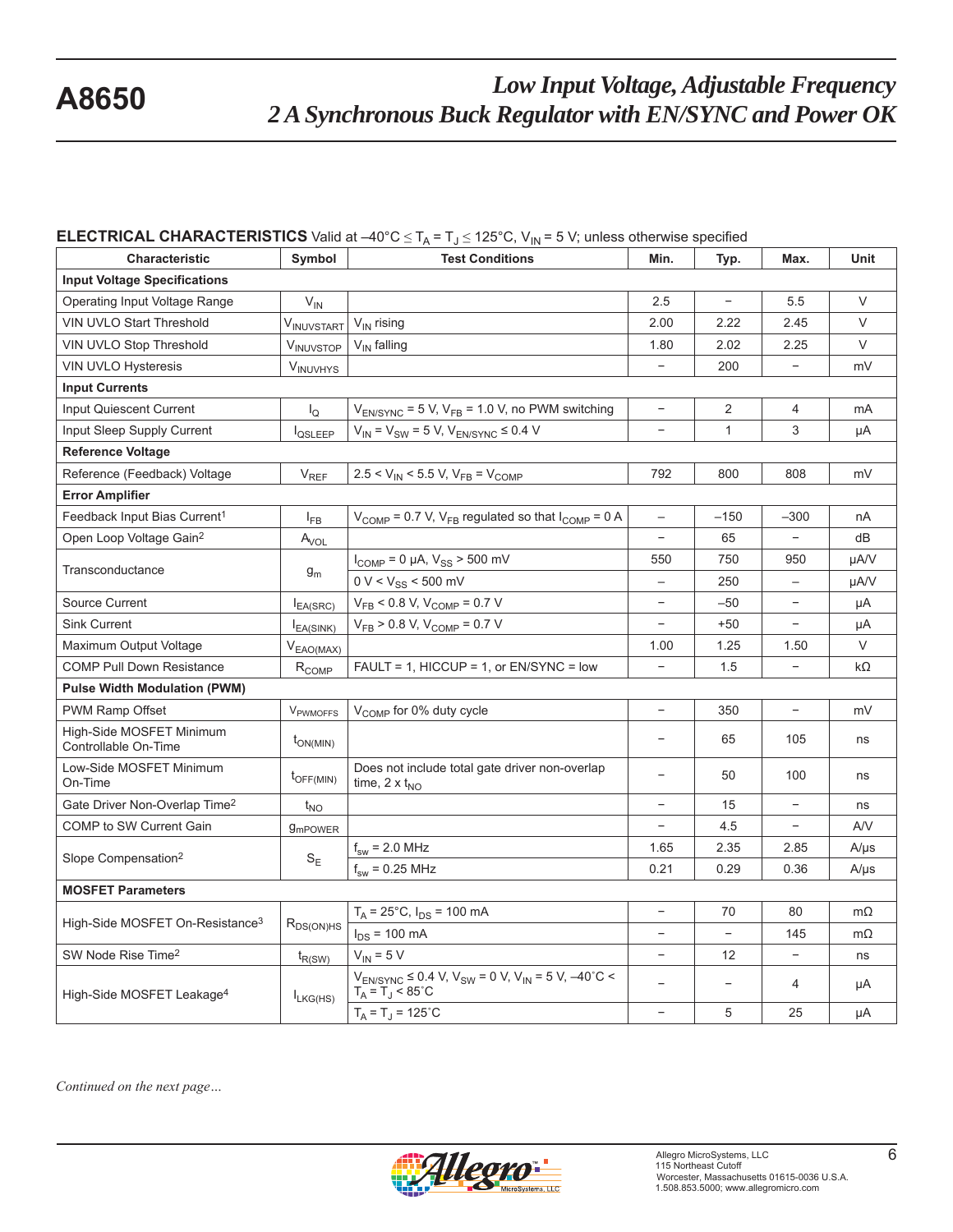### **ELECTRICAL CHARACTERISTICS** (Continued) Valid at  $-40^{\circ}C \le T_A = T_J \le 125^{\circ}C$ , V<sub>IN</sub> = 5 V; unless otherwise specified

| Characteristic                                      | Symbol                  | <b>Test Conditions</b>                                                                                           | Min.                        | Typ.                     | Max.                        | Unit                 |
|-----------------------------------------------------|-------------------------|------------------------------------------------------------------------------------------------------------------|-----------------------------|--------------------------|-----------------------------|----------------------|
| <b>MOSFET Parameters (continued)</b>                |                         |                                                                                                                  |                             |                          |                             |                      |
|                                                     |                         | $T_A$ = 25°C, $I_{DS}$ = 100 mA                                                                                  |                             | 55                       | 65                          | $m\Omega$            |
| Low-Side MOSFET On-Resistance <sup>3</sup>          | $R_{DS(on)LS}$          | $I_{DS}$ = 100 mA                                                                                                | $\overline{\phantom{0}}$    |                          | 115                         | $m\Omega$            |
| Low-Side MOSFET Leakage <sup>4</sup>                | $I_{LKG(LS)}$           | $V_{EN/SYNC} \leq 0.4$ V, $V_{SW} = 5$ V,<br>$-40^{\circ}$ C < T <sub>A</sub> = T <sub>J</sub> < 85 $^{\circ}$ C | $\overline{\phantom{a}}$    | $\qquad \qquad -$        | $\mathbf{1}$                | μA                   |
|                                                     |                         | $V_{EN/SYNC} \le 0.4$ V, $V_{SW} = 5$ V, $T_A = T_J = 125$ °C                                                    | $\overline{\phantom{a}}$    | 4                        | 10                          | μA                   |
| <b>Oscillator Frequency</b>                         |                         |                                                                                                                  |                             |                          |                             |                      |
|                                                     |                         | $R_{\text{FSET}}$ = 8.45 k $\Omega$                                                                              | 2.20                        | 2.45                     | 2.70                        | <b>MHz</b>           |
| <b>Oscillator Frequency</b>                         | $f_{\rm OSC}$           | $R_{\text{FSET}}$ = 23.2 k $\Omega$                                                                              | 0.90                        | 1.00                     | 1.10                        | MHz                  |
|                                                     |                         | $R_{\text{FSET}} = 100 \text{ k}\Omega$                                                                          |                             | 250                      |                             | kHz                  |
| <b>Synchronization Timing</b>                       |                         |                                                                                                                  |                             |                          |                             |                      |
| Synchronization Frequency Range                     | f <sub>SW(MULT)</sub>   | Relative to $f_{\text{OSC}}(typ)$                                                                                | $1.2 \times f_{\text{OSC}}$ | $\overline{\phantom{a}}$ | $1.5 \times f_{\text{OSC}}$ |                      |
| Synchronized PWM Frequency                          | $f_{SYNC}$              |                                                                                                                  |                             |                          | 2.9                         | <b>MHz</b>           |
| Synchronization Input Duty Cycle                    | D <sub>SYNC</sub>       |                                                                                                                  |                             | $\overline{\phantom{a}}$ | 80                          | $\%$                 |
| Synchronization Input Pulse Width                   | t <sub>PWSYNC</sub>     | $V_{IN}$ = 3.3 V, $V_{EN/SYNC}$ = 3.3 V pulse input                                                              | 200                         | $\overline{\phantom{a}}$ | $\overline{\phantom{a}}$    | ns                   |
| Synchronization Input Edge Rise Time <sup>2</sup>   | t <sub>rSYNC</sub>      |                                                                                                                  |                             | 10                       | 15                          | ns                   |
| Synchronization Input Edge Fall Time <sup>2</sup>   | t <sub>fSYNC</sub>      |                                                                                                                  | $\overline{\phantom{a}}$    | 10                       | 15                          | ns                   |
| <b>Enable/Synchronization Input</b>                 |                         |                                                                                                                  |                             |                          |                             |                      |
| EN/SYNC High Threshold                              | V <sub>EN/SYNC(H)</sub> | V <sub>EN/SYNC</sub> rising                                                                                      |                             |                          | 1.8                         | $\vee$               |
| <b>EN/SYNC Low Threshold</b>                        | $V_{EN/SYNC(L)}$        | V <sub>EN/SYNC</sub> falling                                                                                     | 0.8                         | $\overline{\phantom{a}}$ |                             | V                    |
| <b>EN/SYNC Hysteresis</b>                           | $V_{EN/SYNC}$<br>(HYS)  | $V_{EN/SYNC(H)} - V_{EN/SYNC(L)}$                                                                                |                             | 200                      |                             | mV                   |
| <b>EN/SYNC Digital Delay</b>                        | t <sub>SLEEP</sub>      | V <sub>EN/SYNC</sub> transitioning low                                                                           | $\overline{\phantom{0}}$    | 32                       |                             | <b>PWM</b><br>cycles |
| <b>EN/SYNC Input Resistance</b>                     | $R_{EN/SYNC}$           |                                                                                                                  | 50                          | 100                      | $\overline{\phantom{a}}$    | kΩ                   |
| <b>EN/SYNC Pulse Rejection</b>                      | $t_{EN/SYNCR}$          | $V_{IN}$ = 3.3 V, $V_{EN/SYNC}$ = 1.3 V pulse input                                                              |                             | 10                       | $\overline{\phantom{a}}$    | ns                   |
| <b>Overcurrent Protection (OCP) and Hiccup Mode</b> |                         |                                                                                                                  |                             |                          |                             |                      |
| Pulse-by-Pulse Current Limit                        | $I_{LIM(5\%)}$          | Duty Cycle = $5%$                                                                                                | 3.5                         | 4.1                      | 4.7                         | Α                    |
|                                                     | LIM(90%)                | Duty Cycle = 90%                                                                                                 | 2.3                         | 3.1                      | 4.2                         | A                    |
| Hiccup Disable Threshold                            | HIC <sub>DIS</sub>      | $V_{FB}$ rising                                                                                                  |                             | 750                      |                             | mV                   |
| Hiccup Enable Threshold                             | $HIC_{EN}$              | V <sub>FB</sub> falling                                                                                          |                             | 625                      |                             | mV                   |
| OCP / HICCUP Count Limit                            | <b>OCPLIMIT</b>         | Hiccup enabled, OCP pulses                                                                                       | $\overline{\phantom{a}}$    | $\overline{7}$           | $\overline{\phantom{a}}$    | counts               |

*Continued on the next page…*

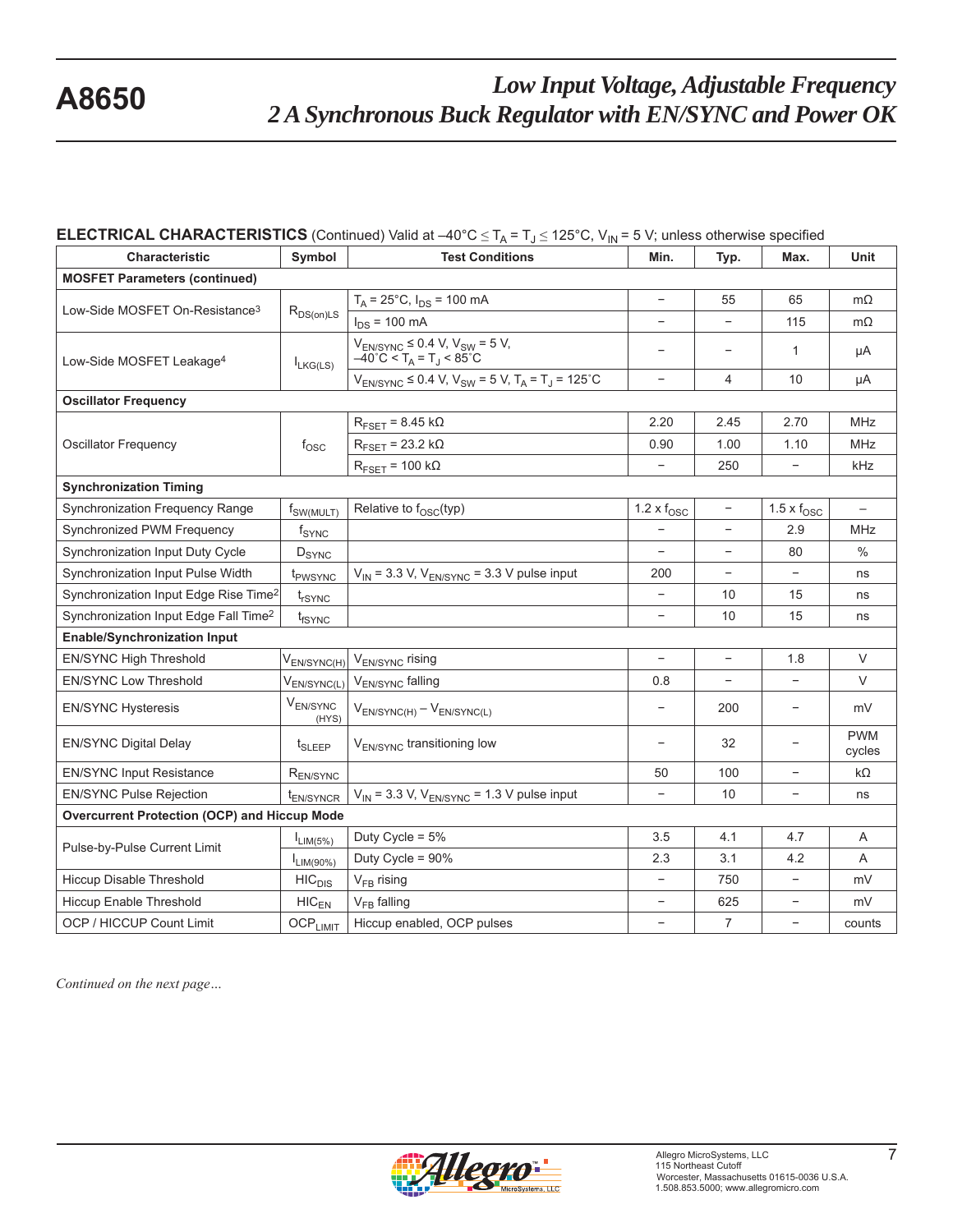#### **ELECTRICAL CHARACTERISTICS** (Continued) Valid at  $-40^{\circ}C \le T_A = T_J \le 125^{\circ}C$ , V<sub>IN</sub> = 5 V; unless otherwise specified

| <b>Characteristic</b>                    | Symbol                     | $\mathbf{H}$<br><b>Test Conditions</b>            |                          | Typ.                     | Max.              | <b>Unit</b>              |
|------------------------------------------|----------------------------|---------------------------------------------------|--------------------------|--------------------------|-------------------|--------------------------|
| Soft Start (SS Pin)                      |                            |                                                   |                          |                          |                   |                          |
| <b>SS Offset Voltage</b>                 | V <sub>SSOFFS</sub>        | V <sub>SS</sub> rising due to I <sub>SSSU</sub>   | 120                      | 200                      | 270               | mV                       |
| SS Fault/Hiccup Reset Voltage            | V <sub>SS</sub> RESET      | V <sub>SS</sub> falling due to I <sub>SSHIC</sub> |                          | 100                      | 120               | mV                       |
| SS Startup (Source) Current              | Isssu                      | $V_{SS}$ = 1 V, HICCUP = FAULT = 0                | $-10$                    | $-20$                    | $-30$             | μA                       |
| SS Hiccup (Sink) Current                 | I <sub>SSHIC</sub>         | $V_{SS}$ = 0.5 V, HICCUP = 1                      | 5                        | 10                       | 20                | μA                       |
| <b>SS Input Resistance</b>               | $R_{SS}$                   | FAULT = 1 or EN/SYNC = low                        |                          | 2                        |                   | KΩ                       |
| SS to VOUT Delay Time                    | $t_{SS(DELAY)}$            | $C_{SS}$ = 22 nF                                  | $\overline{\phantom{a}}$ | 175                      | $\qquad \qquad -$ | μs                       |
| <b>VOUT Soft Start Ramp Time</b>         | $t_{SS}$                   | $C_{SS}$ = 22 nF                                  | -                        | 880                      | -                 | μs                       |
|                                          |                            | $V_{FB} = 0 V$                                    | $\qquad \qquad -$        | $f_{SW}/3$               | $\qquad \qquad -$ | $\overline{\phantom{0}}$ |
| <b>SS Switching Frequency</b>            | $t_{SW(SS)}$               | $V_{FB} \ge 600$ mV                               | -                        | $f_{SW}$                 | -                 | -                        |
| Power OK (POK Pin) Output                |                            |                                                   |                          |                          |                   |                          |
| POK Output Voltage                       | $V_{\text{POK}}$           | $I_{\text{POK}} = 4 \text{ mA}$                   | $\overline{\phantom{a}}$ | $\overline{\phantom{a}}$ | 0.4               | $\vee$                   |
| POK Undervoltage Threshold               | POK <sub>UV</sub>          | $V_{FB}$ rising, as a percent of $V_{REF}$        | 89                       | 92                       | 95                | $\%$                     |
| POK Undervoltage Hysteresis              | <b>POK<sub>UVHYS</sub></b> | $V_{FB}$ falling, as a percent of $V_{REF}$       |                          | 4                        |                   | $\frac{0}{0}$            |
| POK Overvoltage Threshold                | POK <sub>OV</sub>          | $V_{FB}$ rising, as a percent of $V_{REF}$        | 112                      | 115                      | 118               | $\frac{0}{0}$            |
| POK Overvoltage Hysteresis               | POK <sub>OVHYS</sub>       | $V_{FB}$ falling, as a percent of $V_{REF}$       | $\overline{\phantom{a}}$ | 4                        | $\qquad \qquad -$ | $\%$                     |
| POK Digital Delay                        | POK <sub>DLY</sub>         | $V_{FB}$ rising only                              |                          | 7                        |                   | <b>PWM</b><br>cycles     |
| POK Leakage                              | <b>I</b> POK(LKG)          | $V_{\text{POK}}$ = 5 V, $V_{\text{COMP}}$ ≤ 0.3 V | $\overline{\phantom{a}}$ | $\overline{\phantom{a}}$ | 1                 | μA                       |
| <b>Thermal Shutdown Protection (TSD)</b> |                            |                                                   |                          |                          |                   |                          |
| Thermal Shutdown Threshold <sup>2</sup>  | T <sub>TSD</sub>           | Temperature rising                                | 155                      | 170                      | 185               | $\rm ^{o}C$              |
| Thermal Shutdown Hysteresis <sup>2</sup> | T <sub>TSDHYS</sub>        | Temperature falling                               |                          | 20                       |                   | $\rm ^{o}C$              |

1For input and output current specifications, negative current is defined as coming out of the node or pin (sourcing), positive current is defined as going into the node or pin (sinking).

<sup>2</sup>Ensured by design and characterization, not production tested.<br> ${}^{3}T_A = T_J = 25^{\circ}C$  ensured by design and characterization, not production tested.

 ${}^{4}T_{A} = T_{J} = 85^{\circ}$ C ensured by design and characterization, not production tested.

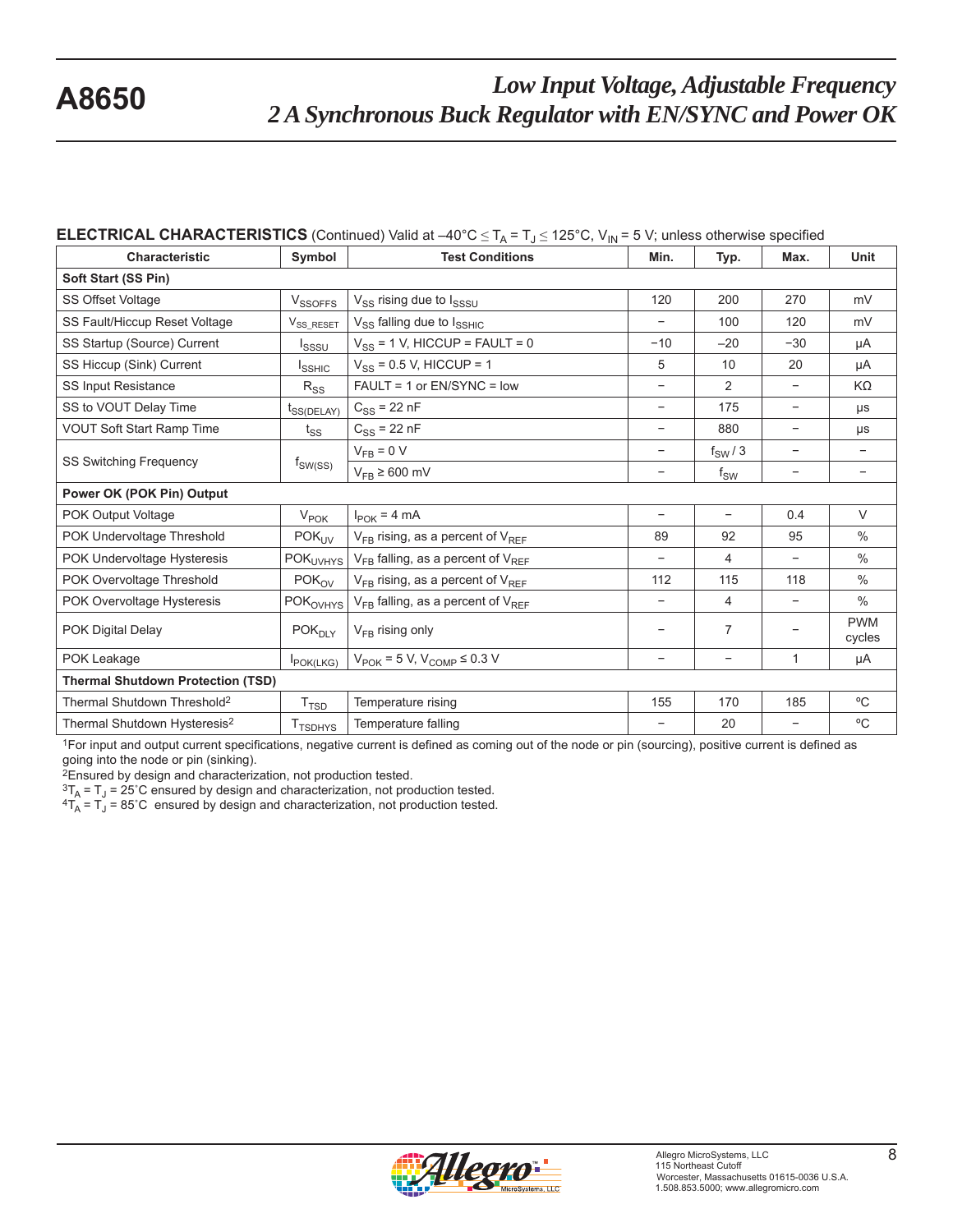

## **Characteristic Performance**

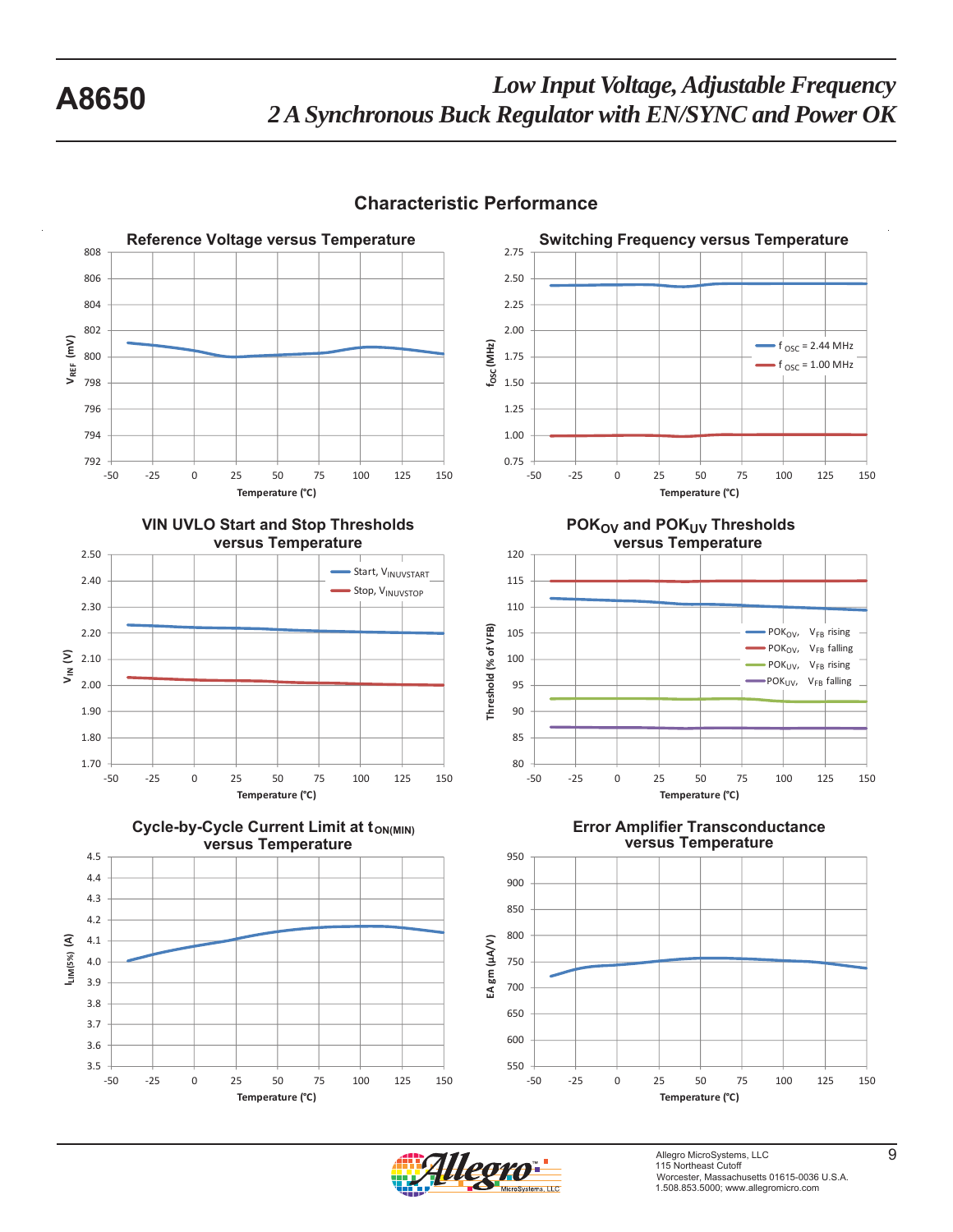







**Hiccup Enable and Disable**



**versus Temperature High- and Low-Side MOSFETs Leakage** 



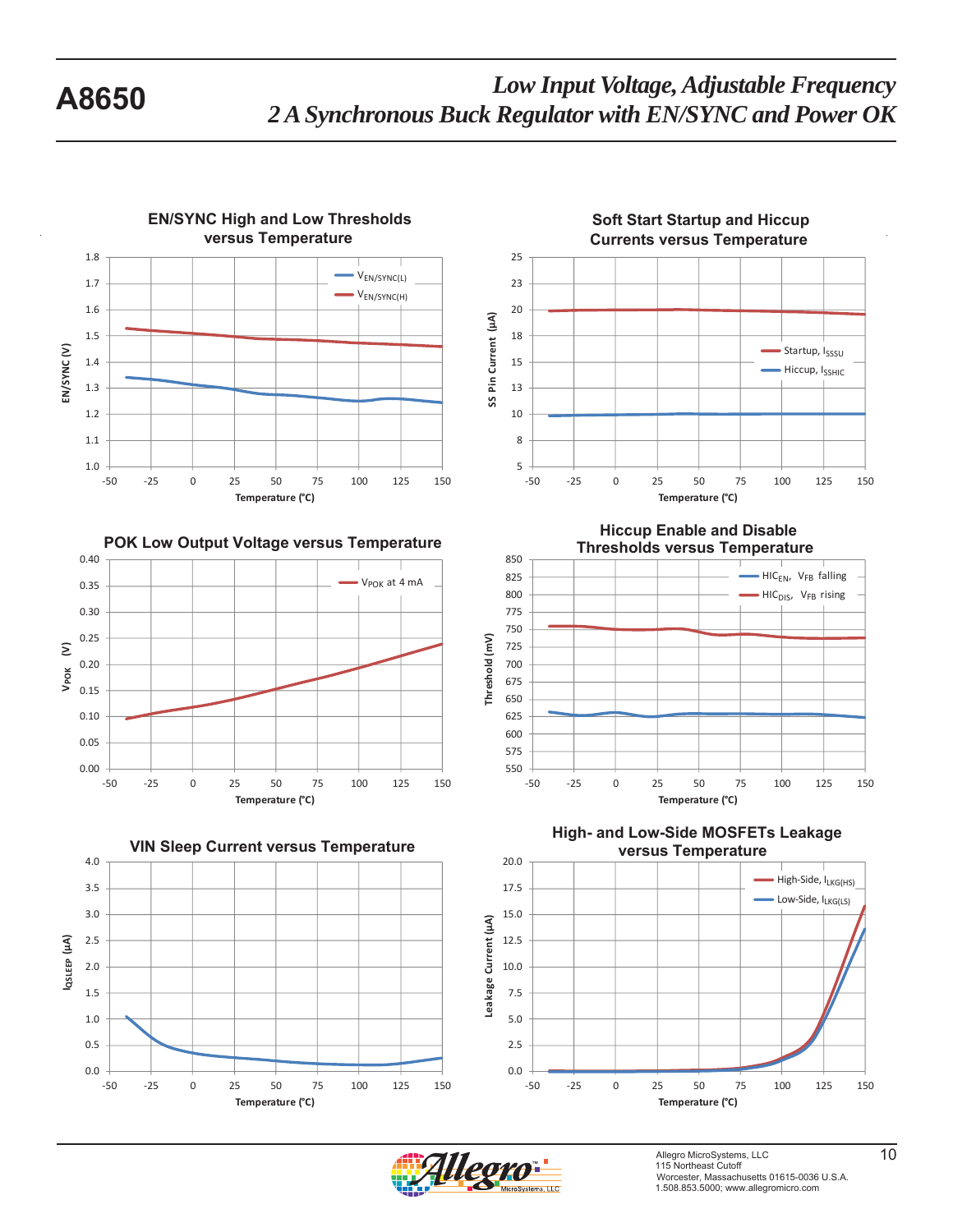## **Functional Description**

#### **Overview**

The A8650 is a synchronous PWM regulator that incorporates all the control and protection circuitry necessary to satisfy a wide range of low voltage applications. The A8650 employs current mode control to provide fast transient response, simple compensation, and excellent stability.

The features of the A8650 include a  $\pm$ 1% precision reference, an adjustable switching frequency, a transconductance error amplifier, an enable/synchronization input, integrated power MOSFETs, adjustable soft-start time, pre-bias startup capability, low current sleep mode, and a Power OK (POK) output.

The protection features of the A8650 include undervoltage lockout (UVLO), cycle-by-cycle overcurrent protection (OCP), hiccup mode short circuit protection (HIC), overvoltage protection (OVP), and thermal shutdown (TSD). In addition, the A8650 provides open circuit, adjacent pin short circuit, and pin-toground short circuit protection.

#### **Reference Voltage**

The A8650 incorporates an internal reference that allows output voltages as low as 0.8 V. The accuracy of the internal reference is  $\pm 1\%$  across the entire operating temperature range. The output voltage of the regulator is adjusted by connecting a resistor divider (RFB1 and RFB2 in the typical application schematic) from VOUT to the FB pin of the A8650.

#### **Oscillator/Switching Frequency**

The base PWM switching frequency,  $f_{\rm OSC}$ , of the A8650 is adjustable from 250 kHz to 2.45 MHz and has an accuracy of  $\pm 12\%$  across the operating temperature range. The base frequency is used to set the device switching frequency,  $f_{SW}$ , which can also be further increased by the optional synchronization function (described later in the section on EN/SYNC operation).

Connecting a resistor from the FSET pin to GND, as shown in the typical application schematic, sets the base switching frequency. An FSET resistor with  $\pm 1\%$  tolerance is recommended. A graph of  $f_{\rm OSC}$  versus  $R_{\rm FSET}$ , and an equation to calculate  $R_{\rm FSET}$ , are provided in the Component Selection section of this datasheet.

### **Transconductance Error Amplifier**

The primary function of the transconductance error amplifier is to regulate the A8650 output voltage. The error amplifier is shown in figure 1 as a device with three inputs, two positive and one negative. The negative input simply is connected to the FB pin and is used to sense the feedback voltage for regulation. The two positive inputs are connected to the soft start and reference voltages, and the error amplifier performs an analog OR selection between them. It regulates to either the soft start pin voltage minus the Soft Start Offset (200 mV (typ)) or the A8650 internal reference, whichever is lower.

To stabilize the regulator, a series RC compensation network  $(R_Z C_Z)$  must be connected from the error amplifier output (COMP pin) to GND as shown in the typical application schematic. In most applications, an additional, low value capacitor  $(C_P)$  should be connected in parallel with the  $R_Z C_Z$  compensation network to roll-off the loop gain at higher frequencies. However, if the  $C_P$  capacitor is too large, the phase margin of the regulator may be reduced.

If the regulator is disabled or a fault occurs, the COMP pin is immediately pulled to GND via an internal 1.5 kΩ pull-down and PWM switching is inhibited.

### **Slope Compensation**

The A8650 incorporates internal slope compensation to allow PWM duty cycles near or above 50% to accommodate a wide range of input/output voltages, switching frequencies, and inductor values. As shown in the functional block diagram, the slope compensation signal is added to the sum of the current sense and PWM Ramp Offset (V<sub>PWMOFFS</sub>). The amount of slope compensation is scaled directly with the base switching frequency  $(f<sub>OSC</sub>)$ , set by  $R_{FSET}$ ). However, the amount of slope compensation does



Figure 1. A8650 Error Amplifier

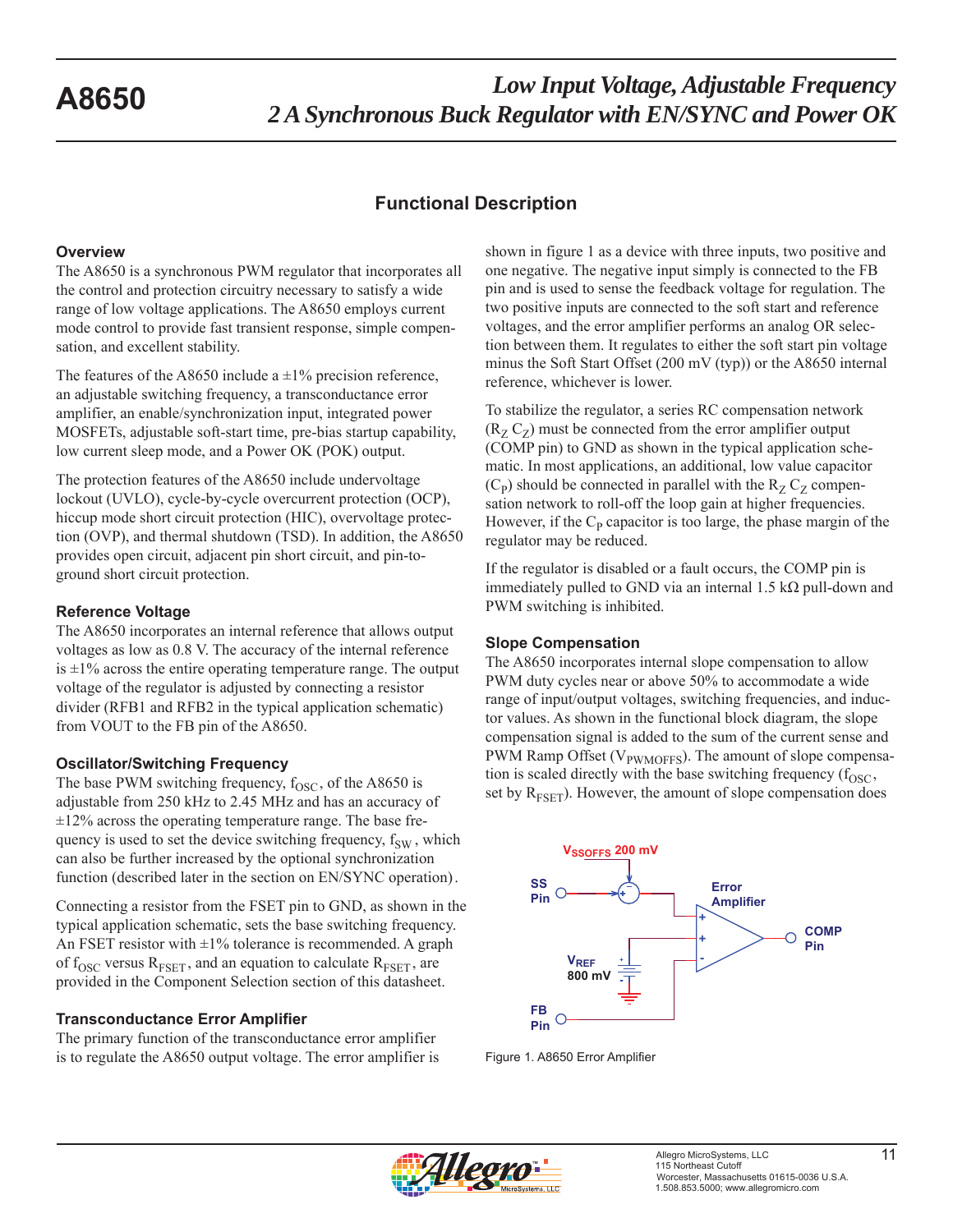not change when the synchronization function is used to alter the switching frequency.

#### **Sleep Mode**

If the voltage at the EN/SYNC pin is low for more than 32 PWM clock cycles, the A8650 discharges the soft start capacitor (via a 2 kΩ pulldown) until  $V_{SS} \approx 100$  mV. At that time the A8650 will enter sleep mode and draw less than  $I_{OSLEEP}$  (3  $\mu$ A (max)) from  $V_{IN}$ . However, the total current drawn by the VIN pin will be the sum of the current drawn by the control circuitry plus any leakage due to the high- and low-side MOSFETs ( $I_{LKG(HS)}$ ), and  $I_{LKG(LS)}$ ).

#### **Enable/Synchronization (EN/SYNC) Input**

The enable/synchronization (EN/SYNC) input provides three functions: enabling/disabling the A8650 with system control, enabling/disabling the A8650 automatically, and synchronizing the output PWM frequency synchronization to an external clock signal input.

When EN/SYNC is being used as a system controlled enabling/ disabling logic input, when EN/SYNC is kept high, the A8650 turns on and, provided there are no fault conditions,  $V_{\text{OUT}}$  will ramp to its final voltage in a time set by the soft start capacitor  $(C_{SS})$ . When EN/SYNC is brought low for more than 32 PWM clock cycles (see figure 2) the voltage at the soft start pin is discharged by a 2 k $\Omega$  pulldown, and  $V_{SS}$  will decay quickly starting from the input voltage level. When  $V_{SS}$  drops below  $\approx 100$  mV, the A8650 will enter sleep mode and draw less than 3 μA from the input. A timing diagram showing startup and shutdown using EN/SYNC is shown in figure 8. The short delay (the 32 PWM clock cycles between when EN/SYNC transitions to low and when PWM switching stops) is necessary because the enable circuitry must distinguish between the relatively constant enabling/ disabling function logic levels and the longest allowed pulses generated when the EN/SYNC frequency synchronization function also is being used.

When used in the frequency synchronization function, EN/SYNC accepts an external clock to scale the PWM switching frequency (f<sub>SW</sub>) from 1.2× to 1.5× above the base frequency (f<sub>OSC</sub>) set by the  $R_{FSET}$  resistor. The applied clock pulses must satisfy the pulse width, duty cycle, and rise/fall time requirements shown in the Electrical Characteristics table in this datasheet. Note that when EN/SYNC is used as a synchronization input, soft start still occurs at the base frequency  $(f<sub>OSC</sub>)$  and synchronization to the external clock occurs only after soft start is complete (when  $V_{FB}$  > POK<sub>UV</sub>).

Finally, when used to automatically enable the A8650, the EN/SYNC input pin is connected to  $V_{IN}$  via a resistor, as shown in figure 3. The series resistance is recommended to prevent large  $V_{IN}$  capacitors from discharging into the EN/SYNC pin at powerdown.

#### **Power MOSFETs**

The A8650 includes a 70 m $\Omega$ , high-side P-channel MOSFET capable of delivering up to 4.1 A at 5% duty cycle. The A8650 also includes a 55 m $\Omega$ , low-side N-channel MOSFET to provide synchronous rectification.

The low-side MOSFET continues to conduct when the inductor current crosses zero to maintain constant conduction mode (CCM). This helps to minimize EMI/EMC for noise sensitive



Figure 2. PWM switching stops 32 PWM cycles after EN/SYNC transitions low, and sleep mode begins when  $V_{SS}$  decays to  $V_{SS}$  RESET (100 mV)



Figure 3. External circuit for automatically enabling the A8650 from VIN

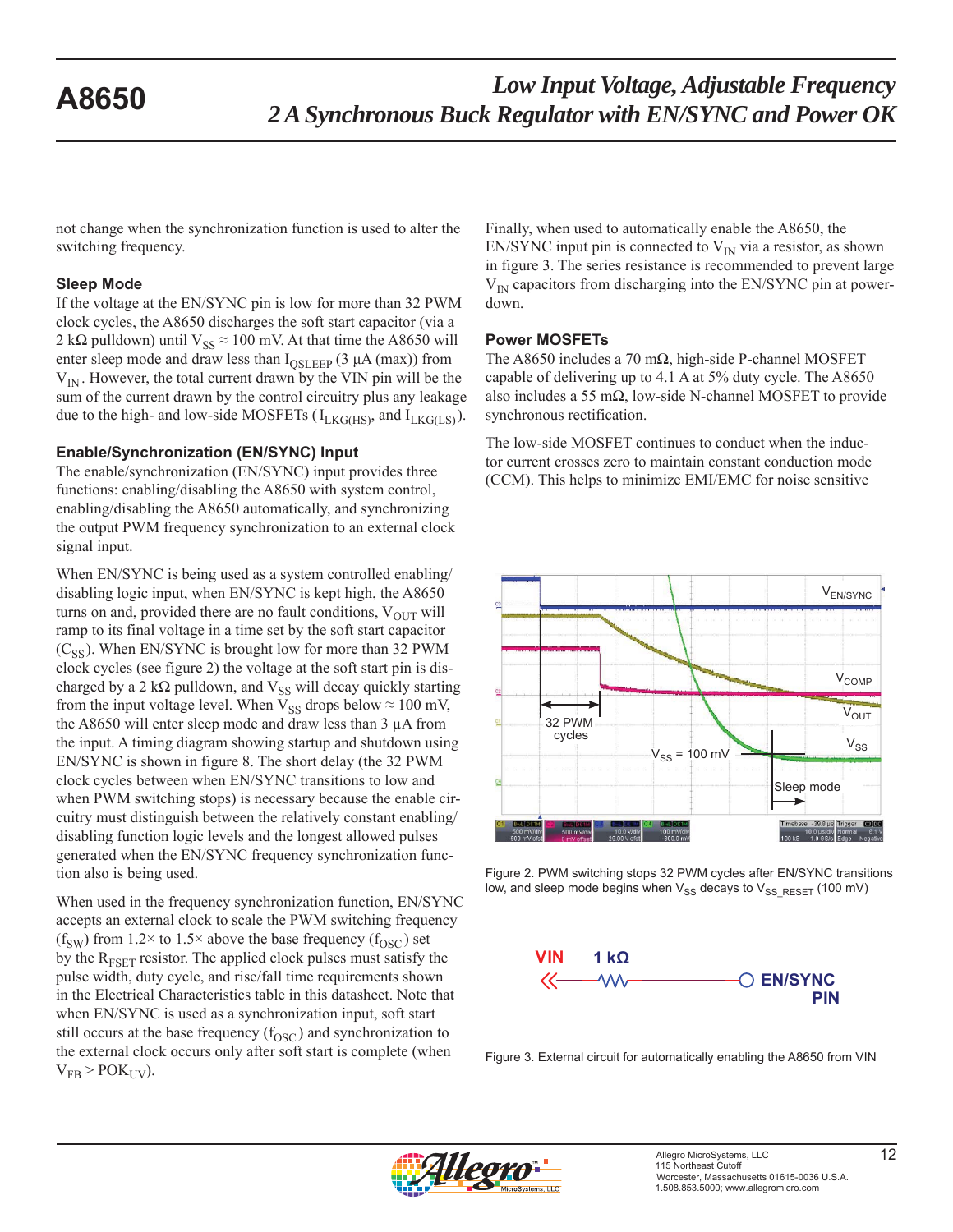applications by eliminating the SW output high-frequency ringing associated with discontinuous conduction mode (DCM). When a fault occurs or the A8650 is disabled, the SW pin becomes high impedance by turning off both the upper and lower MOSFETs.

### **Pulse Width Modulation (PWM)**

A high-speed PWM comparator, capable of pulse widths less than 105 ns, is included in the A8650. The inverting input of the comparator is connected to the output of the error amplifier. The non-inverting input is connected to the sum of the current sense signal, the slope compensation, and the PWM Ramp Offset  $(V_{PWMOFFS})$ .

At the beginning of each PWM cycle, the PWM\_CLK signal sets the PWM flip flop and the high-side MOSFET is turned on. When the summation of the current sense signal, the slope compensation, and the DC PWM Ramp Offset rises above the error amplifier voltage, the comparator resets the PWM flip flop and the high-side MOSFET is turned off. After a short delay to prevent cross-conduction  $(t_{NO})$ , the low-side MOSFET is turned on. The PWM flip flop is reset dominant so, if the output voltage of the error amplifier drops below the PWM Ramp Offset, then PWM 0% duty cycle (that is, pulse skipping) operation is achieved.

#### **Current Sense Amplifier**

A high-bandwidth current sense amplifier monitors the current in the high-side MOSFET. The current signal is supplied to the PWM comparator, the cycle-by-cycle current limiter, and the hiccup mode counter.

### **Soft Start (Startup) and Inrush Current Control**

Inrush currents to the regulator are controlled by the soft start function. When the A8650 is enabled, after all faults are cleared the soft start pin will source approximately 20  $\mu$ A ( $I_{SSSI}$ ) and the voltage on the soft start capacitor  $(C_{SS})$  will ramp upward from 0 V. When the voltage at the soft start pin exceeds the Soft Start Offset ( $V_{SSOFFS}$ , 200 mV(typ)), the error amplifier output slews upward and, shortly thereafter, PWM switching will begin. As shown in figure 4, there is a short delay  $(t_{SS(DELAY)})$  between when the EN/SYNC pin transitions high and when the soft start voltage reaches 200 mV.

After the A8650 starts switching, the error amplifier will regulate the voltage at the FB pin to the soft start pin voltage minus the Soft Start Offset voltage. After switching starts, the voltage at the SS pin will rise from 200 mV to 1000 mV, a difference of 800 mV. At the same time, the voltage at the FB pin will rise from 0 V to 800 mV and the regulator output voltage will rise from 0 V to the setpoint determined by the feedback resistor divider (RFB1 and RFB2).

When the voltage at the soft start pin reaches approximately 1000 mV, the error amplifier will change mode and begin regulating to the A8650 internal reference, 800 mV. The voltage at the soft start pin will continue to rise to approximately  $V_{IN}$ . Complete soft start operation is shown in figure 4.

During startup, the PWM switching frequency is scaled linearly from  $f_{\rm OSC}$  / 3 to  $f_{\rm OSC}$  as the voltage at the FB pin ramps from 0 V to 600 mV. This is done to prevent the output inductor current from climbing to a level that may damage the A8650 when the input voltage is high and the output of the regulator is either shorted or soft starting a relatively high capacitance or very heavy load.

### **Pre-Biased Startup**

If the output capacitors are pre-biased, the A8650 will shift the startup routine parameters to prevent discharging the output capacitors. Normally, PWM switching starts when the voltage at the soft start pin reaches approximately 200 mV. However, in the case with pre-biasing, the voltage at the FB pin  $(V_{FB})$  is nonzero. Switching will not start until the voltage at the soft-start



Figure 4. Startup to  $V_{OUT}$  = 1.8 V, at  $I_{OUT}$  = 2.0 A with  $C_{SS}$  = 10 nF

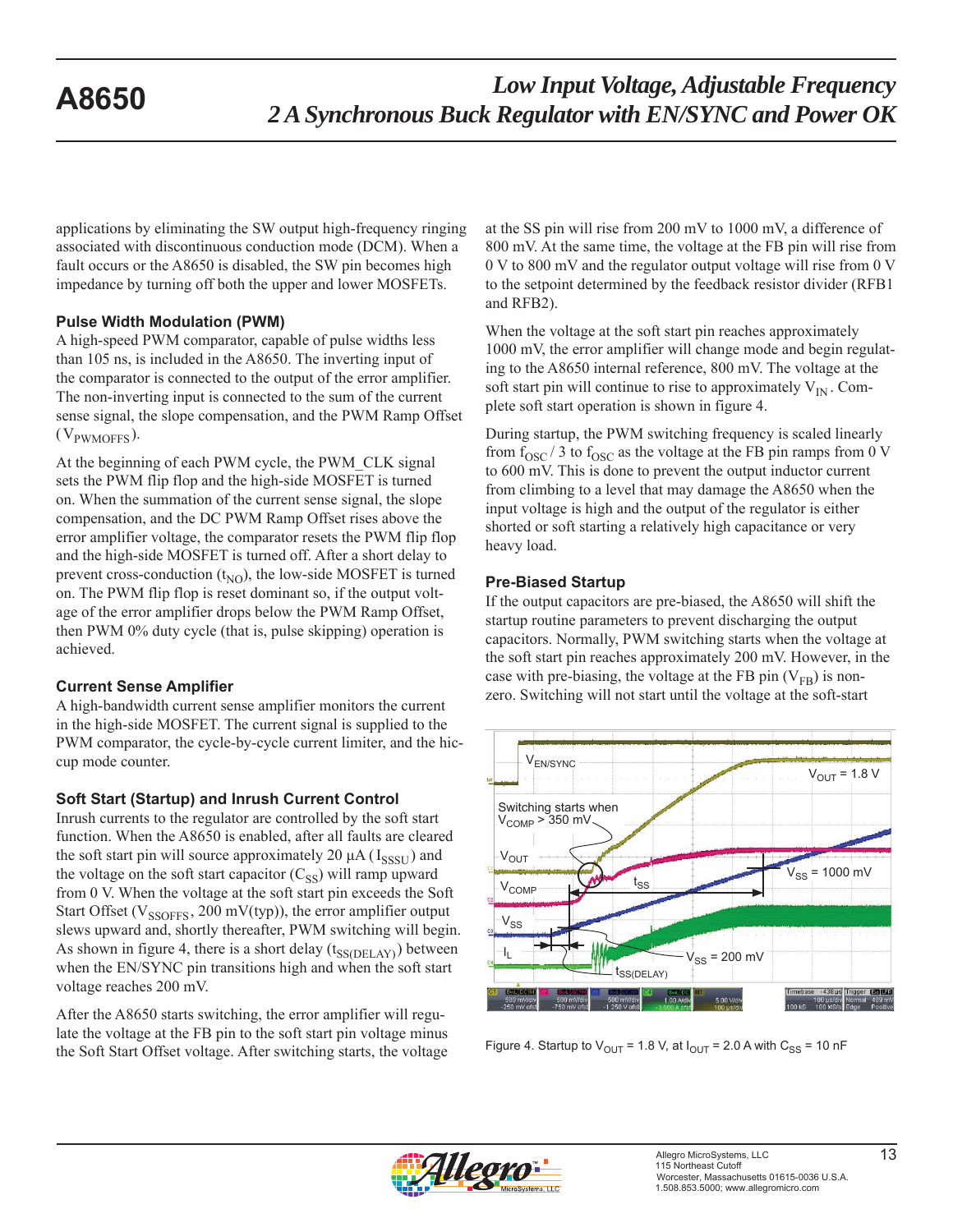pin increases to approximately  $V_{FB}$  + 200 mV. At this voltage, the error amplifier output will slew upward. Shortly thereafter, PWM switching starts and  $V_{\text{OUT}}$  ramps upward from the prebias level. Figure 5 shows startup when the output voltage is pre-biased to 0.9 V.

#### **Power OK (POK) Output**

The Power OK (POK) output is an open drain output, so an external pull-up resistor must be connected to it. An internal comparator monitors the voltage at the FB pin and controls the internal open drain N-MOSFET at the POK pin. POK is high when the voltage at the FB pin is within regulation. The POK output is pulled low if any of the following are true:

- $V_{FB}$  is rising, and is < 92% of the internal reference voltage, or
- $V_{FB}$  is rising, and is > 115% of the internal reference voltage, or
- EN/SYNC is low for more than 32 PWM clock cycles, or
- VIN pin UVLO occurs, or
- Thermal Shutdown (TSD) occurs.

If the A8650 is running and EN/SYNC transitions low for more than 32 PWM clock cycles, then POK will transition low and remain low only as long as the internal circuitry is able to enhance the open-drain output device. When  $V_{IN}$  fully collapses, POK will return to the high impedance state. The POK comparator incorporates hysteresis to prevent chattering due to voltage ripple at the FB pin.



#### **Protection Features**

#### *Undervoltage Lockout (UVLO)*

An undervoltage lockout (UVLO) comparator monitors the voltage at the VIN pin and keeps the regulator disabled if the voltage is below the lockout threshold  $(V_{\text{INUVSTART}})$ . The UVLO comparator incorporates enough hysteresis  $(V_{\text{INUVHYS}})$  to prevent on/off cycling of the regulator due to IR drops in the VIN path during heavy loading or during startup. Figure 8 shows the A8650 operation for a UVLO-initiated startup (EN/SYNC = high,  $V_{IN}$ ) ramps up).

#### *Thermal Shutdown (TSD)*

The A8650 protects itself from overheating by means of an internal thermal monitoring circuit. If the junction temperature exceeds the thermal shutdown threshold  $(T_{\text{TSD}})$ , 170°C (typ)) the voltages at the soft start and COMP pins will be pulled to GND and both the high-side and low-side MOSFETs will be turned off. The A8650 will automatically restart when the junction temperature decreases more than the thermal shutdown hysteresis  $(T_{TSDHYS}, 20^{\circ}C(typ))$ . Figure 8 shows the A8650 operation during and after a TSD event.

### *Overvoltage Protection (OVP)*

The A8650 uses the FB pin to provide a basic level of overvoltage protection. An overvoltage condition could occur if the load current decreases very quickly or the regulator output is pulled high by some external voltage. When an overvoltage condition is detected, POK is pulled low and PWM switching stops. The COMP and soft start pins are not directly affected by OVP. If the regulator output decreases back to the allowed operating range, POK will transition to high and PWM switching will resume.

### *Cycle-by-Cycle Overcurrent Protection (OCP)*

The A8650 monitors the current in the high-side MOSFET and if the current exceeds the cycle-by-cycle overcurrent threshold  $(I_{LIM})$  then the high-side MOSFET is turned off. Normal PWM operation resumes on the next clock pulse from the oscillator. The A8650 includes leading edge blanking to prevent falsely triggering the cycle-by-cycle current limit when the upper MOSFET is turned on.

Because of the addition of the slope compensation ramp to the inductor current, the A8650 delivers more current at lower duty cycles and less current at higher duty cycles. For a given duty cycle, this results in a little more current being available at lower Figure 5. Startup to  $V_{OUT}$  = 1.8 V,  $V_{OUT}$  pre-biased to 0.9 V switching frequencies than at higher frequencies.

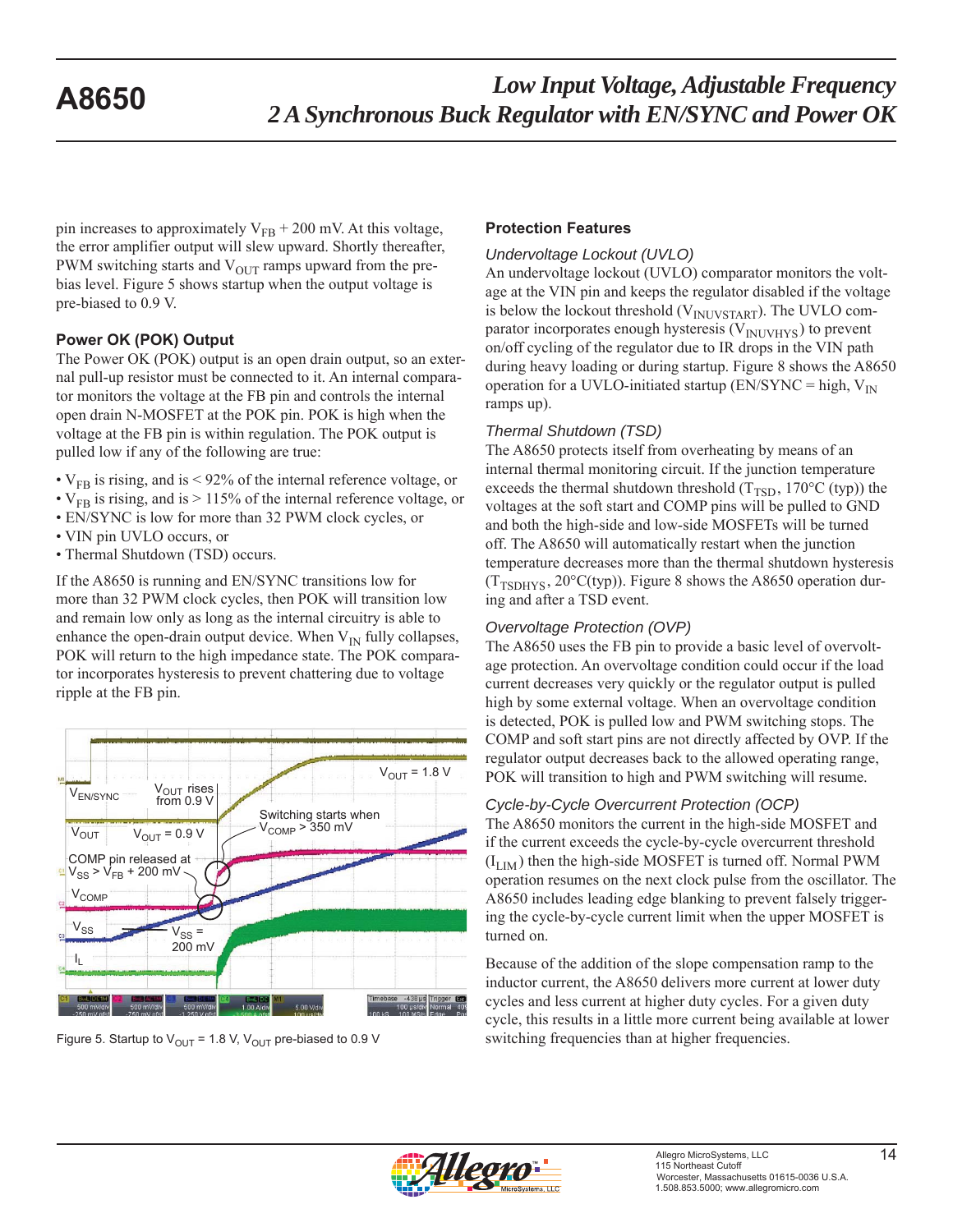Figure 6 shows the typical and worst case cycle-by-cycle current limits versus duty cycle, at 2.45 MHz and 250 kHz.

#### *Output Short Circuit (Hiccup Mode) Protection*

Hiccup mode protects the A8650 when the load is either too high or when the output of the regulator is shorted to ground. When the voltage at the FB pin is below the Hiccup Enable Threshold  $(HIC_{EN}, 625 \text{ mV(typ)})$  hiccup mode protection is enabled. When the voltage at the FB pin is above the Hiccup Disable Threshold  $(HIC<sub>DIS</sub>, 750 mV(typ))$  hiccup mode protection is disabled.

Hiccup Mode overcurrent protection monitors the number of overcurrent events using an up/down counter. An overcurrent pulse increments the counter by one and a PWM cycle without an overcurrent pulse decrements the counter by one. If more than seven consecutive overcurrents are detected, then the hiccup latch is set and PWM switching is stopped. The HICCUP signal causes the COMP pin to be pulled low. Hiccup mode also enables a current sink connected to the soft start pin (nominally 10 μA)

so, when hiccup occurs, the voltage at the soft start pin ramps downward.

When the voltage at the soft start pin decays to a low level  $(V_{SS<sub>RESET</sub>, 100<sub>mv</sub> (typ))$ , the hiccup latch is cleared and the 10 μA soft start pin current sink is turned off. Also, the soft start pin begins charging the soft start capacitor with 20 μA, so the voltage at the soft start pin begins to ramp upward. When the voltage at the soft start pin exceeds the Soft Start Offset  $(V_{\text{SSOFFS}}, 200 \text{ mV (typ)})$  the error amplifier will force the voltage at the COMP pin to quickly ramp upward and, shortly thereafter, PWM switching will resume. If the short circuit at the regulator output remains, another hiccup cycle will occur. Hiccup cycles will repeat until the short circuit is removed or the regulator is disabled. If the short circuit is removed, the A8650 will soft start normally and the output voltage will be ramped to the setpoint level. Hiccup mode operation is shown in both figures 7 and 8.



Figure 6. Cycle-by-cycle current limiting versus duty cycle; at  $f_{SW}$  = 250 kHz (dashed curves) and  $f_{SW}$  = 2.45 MHz (solid curves)



Figure 7. Hiccup mode operation and recovery

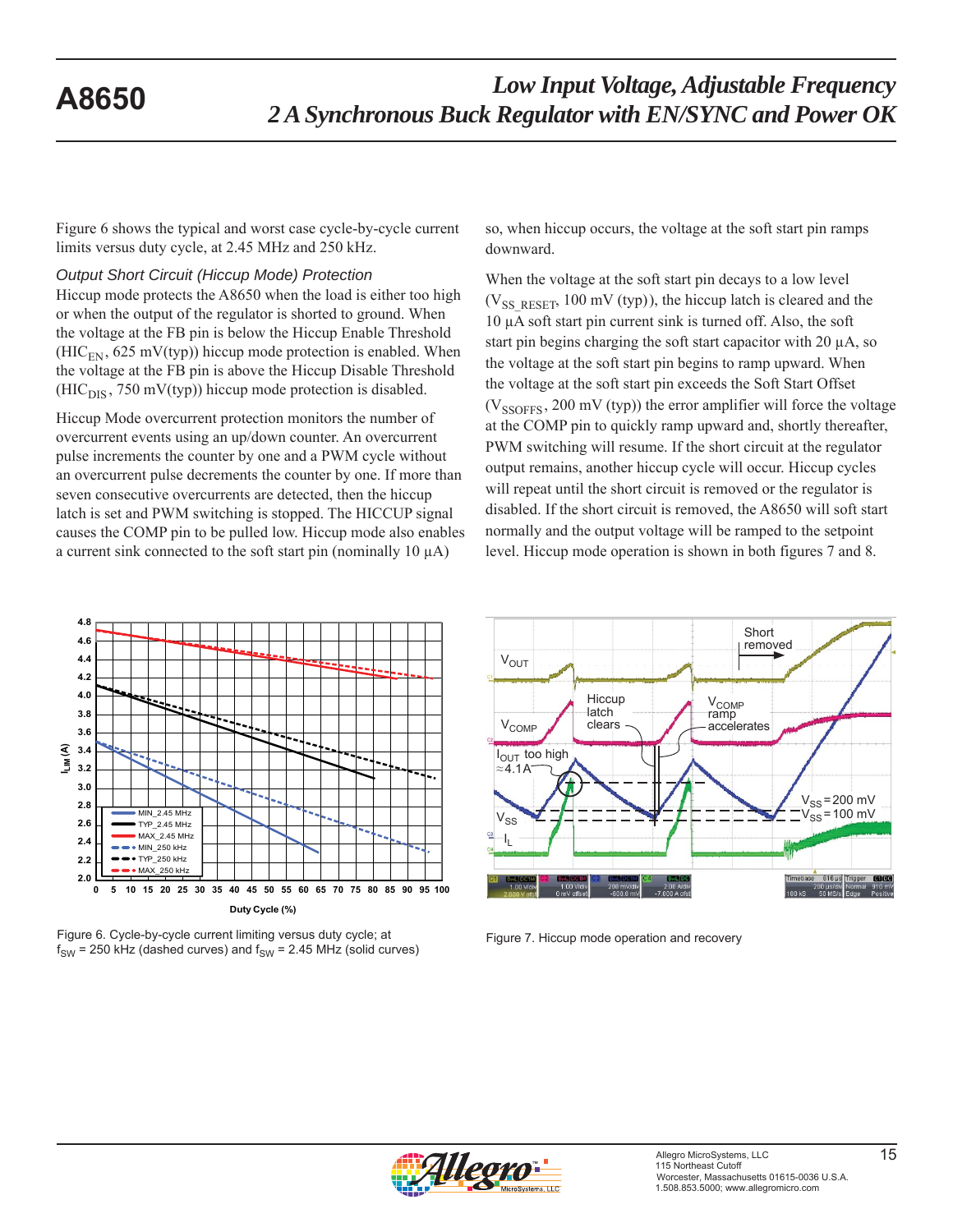| Fault<br><b>Mode</b>                                                    | $V_{SS}$                                                                                | $V_{COMP}$                                                                         | <b>High-Side MOSFET</b><br>and $f_{SW}$                                                                                                                                               | Low-Side<br><b>MOSFET</b>                                                                      | <b>POK</b><br><b>State</b> | <b>Reset</b><br><b>Condition</b>                               |
|-------------------------------------------------------------------------|-----------------------------------------------------------------------------------------|------------------------------------------------------------------------------------|---------------------------------------------------------------------------------------------------------------------------------------------------------------------------------------|------------------------------------------------------------------------------------------------|----------------------------|----------------------------------------------------------------|
| Output hard<br>short to ground<br>$(V_{\text{OUT}} =$<br>$V_{FB} = 0 V$ | Hiccup after<br>$V_{\text{COMP}} \approx 1.25 \text{ V}$<br>and 7<br>overcurrent faults | Clamped to $\approx$ 1.25 V<br>for $I_{LIM}$ , then pulled<br>low during hiccup    | Controlled by V <sub>COMP</sub> .<br>$f_{SW}/3$ if<br>0< $V_{FB}$ <200 mV                                                                                                             | Active during<br>$t_{\text{OFF(MIN)}}$<br>Off during hiccup                                    | Pulled low                 | Auto,<br>if short removed                                      |
| Output<br>overcurrent<br>(heavy load) and<br>$V_{FB}$ < $HIC_{DIS}$     | Hiccup after<br>$V_{\text{COMP}} \approx 1.25 \text{ V}$<br>and 7<br>overcurrent faults | Clamped to $\approx$ 1.25 V<br>for $I_{LIM}$ , then pulled<br>low during hiccup    | Controlled by V <sub>COMP</sub> .<br>$f_{SW}/3$ if<br>$0 < V_{FB} < 200$ mV,<br>$f_{SW}$ / 3 to $f_{SW}$ if<br>200 mV < $V_{FB}$ < 600 mV                                             | Active during<br>$t_{\text{OFF(MIN)}}$<br>Off during hiccup                                    | Pulled low                 | Auto, if the load<br>decreases                                 |
| SW hard short to<br>ground                                              | Not affected;<br>hiccup may<br>occur when the<br>short is removed                       | Clamped to $\approx$ 1.25 V<br>for $I_{LIM}$ , then pulled<br>low if hiccup occurs | Controlled by V <sub>COMP</sub> .<br>turned off if<br>$V_{SW} \approx 0$ V and blanking<br>time expires,<br>$f_{SW}$ / 3 if 0 < $V_{FB}$ < 200 mV                                     | Active during<br>$t_{\text{OFF(MIN)}}$<br>Off if hiccup occurs<br>when the short is<br>removed | Depends on<br>$V_{OUT}$    | Auto,<br>if short removed                                      |
| SW soft short to<br>ground                                              | Hiccup after<br>$V_{\text{COMP}} \approx 1.25 \text{ V}$<br>and 7<br>overcurrent faults | Clamped to ≈1.25 V<br>for $I_{LIM}$ , then pulled<br>low during hiccup             | Controlled by V <sub>COMP</sub> .<br>$f_{SW}/3$ if<br>0 <vfb< 200="" mv,<br=""><math>f_{SW}/3</math> to <math>f_{SW}</math> if<br/>200 mV &lt; <math>V_{FB}</math> &lt; 600 mV</vfb<> | Active during<br>$t_{\text{OFF(MIN)}}$<br>Off during hiccup                                    | Depends on<br>$V_{OUT}$    | Auto,<br>if short removed                                      |
| FB pin open (FB<br>pin floats high<br>due to negative<br>bias current)  | Not affected                                                                            | Transitions low via<br>loop response as<br>$V_{FB}$ floats high                    | Off.<br>$f_{SW}/3$ if<br>$0 < V_{FB} < 200$ mV,<br>$f_{SW}/3$ to $f_{SW}$ if<br>200 mV < $V_{FB}$ < 600 mV                                                                            | Off.<br>Disabled if<br>$VCOMP < 200$ mV<br>(to limit negative<br>SW current)                   | Pulled low                 | Auto, if FB pin<br>connected to $V_{\text{OUT}}$               |
| Output<br>overvoltage<br>( $V_{FB}$ > 115% $\times$<br>$V_{REF}$ )      | Not affected                                                                            | <b>Transitions low</b><br>via loop response<br>because<br>$V_{FB}$ > $V_{REF}$     | Off.<br>$f_{SW}/3$ if<br>$0 < V_{FB} < 200$ mV,<br>$f_{SW}/3$ to $f_{SW}$ if<br>200 mV < $V_{FB}$ < 600 mV                                                                            | Off.<br>Disabled if<br>$V_{\text{COMP}}$ < 200 mV<br>(to limit negative<br>SW current)         | Pulled low                 | Auto, if $V_{FB}$ returns<br>to the allowed<br>operating range |
| Output<br>undervoltage<br>( $V_{FB}$ < 92% $\times$<br>$V_{REF}$ )      | Not affected                                                                            | Transitions high<br>via loop response<br>because<br>$V_{FB}$ < $V_{REF}$           | Controlled by V <sub>COMP</sub> .<br>$f_{SW}/3$ if<br>$0 < V_{FB} < 200$ mV,<br>$f_{SW}/3$ to $f_{SW}$ if<br>200 mV < $V_{FB}$ < 600 mV                                               | Active during<br>$t_{\text{OFF(MIN)}}$                                                         | Pulled low                 | Auto, if $V_{FB}$ returns<br>to the allowed<br>operating range |
| VIN dropout<br>or EN/SYNC<br>glitches low for<br>> 32 PWM cycles        | Pulled low and<br>latched until<br>$V_{SS}$ < $V_{SS\_RESET}$                           | Pulled low and<br>latched until<br>$V_{SS}$ > $V_{SSOFFS}$                         | Off                                                                                                                                                                                   | Off                                                                                            | Pulled low                 | Auto, if $V_{IN}$<br>recovers or<br>if EN/SYNC<br>returns high |
| Thermal<br>shutdown (TSD)                                               | Pulled low and<br>latched until<br>$V_{SS}$ < $V_{SS\_RESET}$                           | Pulled low and<br>latched until<br>$V_{SS}$ > $V_{SSOFFS}$                         | Off                                                                                                                                                                                   | Off                                                                                            | Pulled low                 | Auto, if the junction<br>cools down                            |

#### **TABLE 1. Summary of A8650 Fault Modes and Operation**

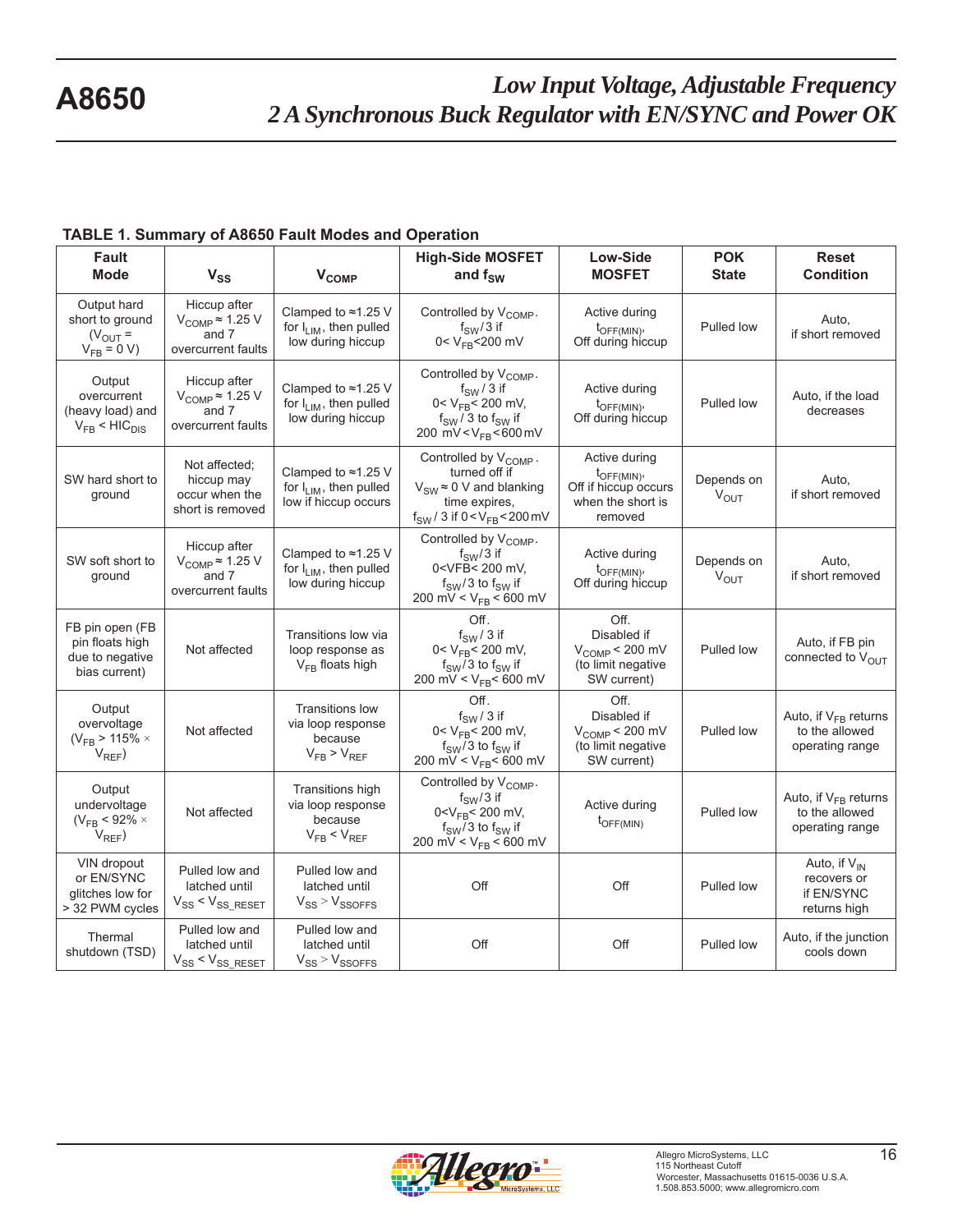

Figure 8. A8650 timing diagram

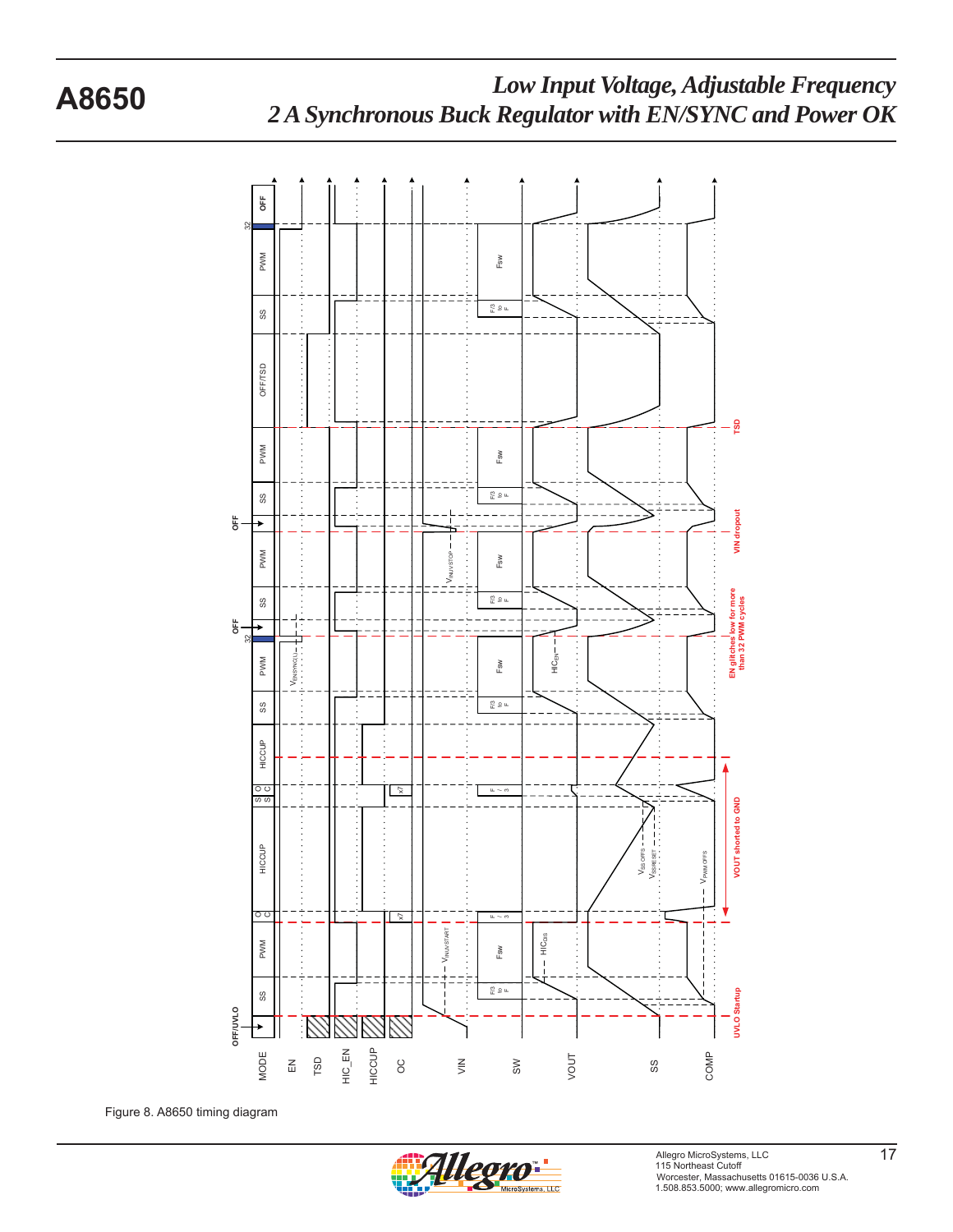### **Application Information**

#### **Design and Component Selection**

Setting the Output Voltage (VOUT, R<sub>FB1</sub>, R<sub>FB2</sub>)

The output voltage of the A8650 is determined by connecting a resistor divider from the output node (VOUT) to the FB pin as shown in figure 9. There are trade-offs when choosing the value of the feedback resistors. If the series combination  $(R<sub>FB1</sub>+R<sub>FB2</sub>)$ is relatively low, then the light-load efficiency of the regulator will be reduced. So, to maximize that efficiency, it is best to choose high-value resistors. On the other hand, if the parallel combination ( $R_{FB1}//R_{FB2}$ ) is too high, then the regulator may be susceptible to noise coupling into the FB pin.

In general, to produce the target output voltage,  $V_{\text{OUT}}$ :

$$
\frac{R_{\text{FB1}}}{R_{\text{FB2}}} = \left(\frac{V_{\text{OUT}}}{0.8 \text{ (V)}} - 1\right) \tag{1}
$$

Table 2 shows the most common output voltages and recommended feedback resistors, assuming < 0.2% efficiency loss at light load of 100 mA, and a parallel combination of  $4 \text{ k}\Omega$ presented to the FB pin. For optimal system accuracy, it is recommended that the feedback resistors have  $\leq$ 1% tolerances.

#### **Base PWM Switching Frequency (R<sub>FSFT</sub>)**

The base PWM switching frequency is set by connecting a resistor from the FSET pin to ground. Figure 10 is a graph showing the relationship between the typical switching frequency (y-axis) and the FSET resistor (x-axis). For a particular base switching



**Table 2. Recommended Feedback Resistor Values**

| Ѵ <sub>оит</sub><br>(V) | $R_{FR1}$<br>(VOUT to FB pin)<br>$(k\Omega)$ | $R_{FB2}$<br>(FB pin to GND)<br>$(k\Omega)$ |
|-------------------------|----------------------------------------------|---------------------------------------------|
| 1.2                     | 6.04                                         | 12.1                                        |
| 1.5                     | 7.50                                         | 8.45                                        |
| 1.8                     | 9.09                                         | 7.15                                        |
| 2.5                     | 12.4                                         | 5.76                                        |
| 3.3                     | 16.5                                         | 5.23                                        |



Figure 10. PWM switching frequency versus  $R_{FSET}$ 

Figure 9. Connecting a feedback resistor divider

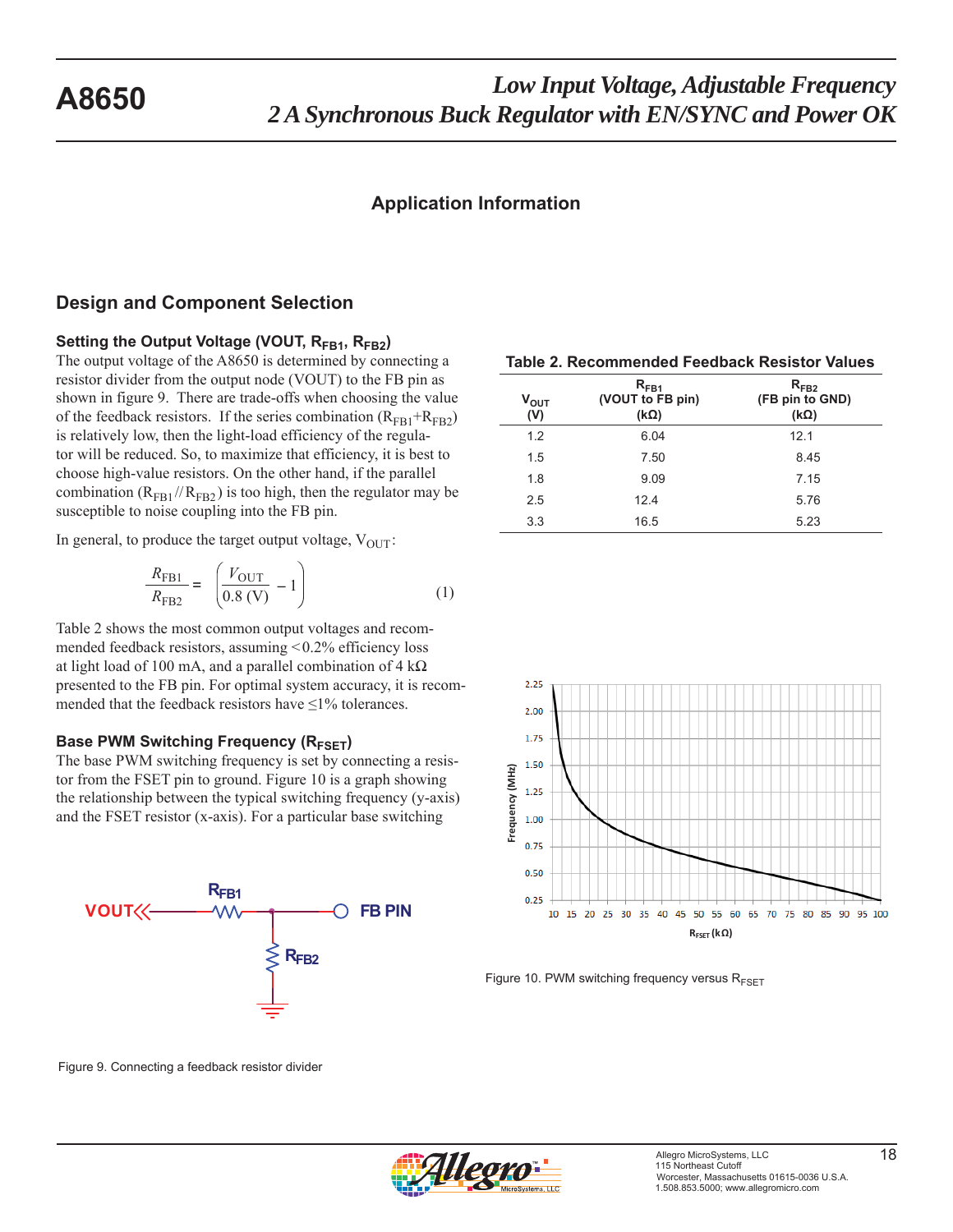frequency  $(f<sub>OSC</sub>)$ , the FSET resistor can be calculated as follows:

$$
R_{\text{FSET}} = \left(\frac{24900}{f_{\text{OSC}}} - 1.7\right) \tag{2}
$$

where  $f_{\rm OSC}$  is in kHz and  $R_{\rm FSET}$  is in k $\Omega$ .

The oscillator frequency will be the final output switching frequency (unless the synchronization function is applied), so when the oscillator frequency is being chosen, the designer should be aware of the minimum controllable on-time,  $t_{ON(MIN)}$ , of the A8650. If the system required on-time is less than the A8650 minimum controllable on-time, then switch node jitter will occur and the output voltage will have increased ripple or oscillations.

The minimum oscillator frequency required should be calculated as follows:

$$
f_{\text{SWMAX}} = \frac{V_{\text{OUT}}}{t_{\text{ON(MIN)}} \times V_{\text{IN(MAX)}}}
$$
(3)

where

 $V_{\text{OUT}}$  is the output voltage,

 $t_{ON(MIN)}$  is the minimum controllable on-time of the A8650 (worst case 105 ns), and

 $V_{IN(MAX)}$  is the maximum required operational input voltage (not the peak surge voltage).

If the A8650 PWM synchronization function is employed, then the oscillator frequency should be chosen such that jitter will not result at the maximum synchronized switching frequency, determined from equation 3:

$$
1.5 \times f_{SW} < f_{SWMAX} \tag{4}
$$

#### Output Inductor  $(L_0)$

When considering a peak current mode regulator, it is common knowledge that, without adequate slope compensation, the system will become unstable when the duty cycle is near or above 50%. However, the slope compensation in the A8650 is a fixed value  $(S<sub>E</sub>)$ . Therefore, it is important to calculate an inductor value so the falling slope of the inductor current  $(S_F)$  will work well with the A8650 slope compensation.

Equations 5 and 6 can be used to calculate a range of values for the output inductor based on the well known approach of providing slope compensation that matches 50% to 100% of the falling slope of the inductor current:

$$
\left(\frac{V_{\text{OUT}}}{2 \times S_{\text{E}}}\right) \le L_{\text{O}} \le \left(\frac{V_{\text{OUT}}}{S_{\text{E}}}\right) \tag{5}
$$

where  $L<sub>O</sub>$  is in  $\mu$ H.

In equation 5, the slope compensation  $(S<sub>E</sub>)$  is a function of switching frequency, as follows:

$$
S_{\rm E} = 1.175 \times f_{\rm OSC} \tag{6}
$$

where  $S_E$  is in A/μs and  $f_{SW}$  is in MHz.

More recently, Dr. Raymond Ridley presented a formula to calculate the amount of slope compensation required to critically damp the double poles at half the PWM switching frequency:

$$
L_{\rm O} \ge \frac{V_{\rm OUT}}{S_{\rm E}} \left( 1 - 0.18 \times \frac{V_{\rm OUT}}{V_{\rm IN}(\rm min)} \right) \tag{7}
$$

This formula allows the inclusion of the duty cycle (D), which should be calculated at the minimum input voltage to ensure optimal stability. Also, to avoid dropout (that is, saturation of the buck regulator),  $V_{IN}(min)$  must be approximately 0.75 to 1.0 V above  $V_{\text{OUT}}$  when calculating the inductor value with equation 7.

If equations 6 or 7 yield an inductor value that is not a standard value, then the next closest available value should be used. The final inductor value should allow for 10% to 20% of initial tolerance and 10% to 20% of inductor saturation.

The saturation current of the inductor should be higher than the peak current capability of the A8650. Ideally, for output short circuit conditions, the inductor should not saturate even at the highest cycle-by-cycle current limit at minimum duty cycle  $(I_{LIM(5\%)}; 4.7 A(max)$ . This may be too costly. At the very least, the inductor should not saturate given the peak operating current according to the following equation:

$$
I_{\text{PEAK}} = 4.1 - \frac{S_{\text{E}} \times (V_{\text{OUT}})}{1.15 \times f_{\text{SW}} \times V_{\text{IN}}(\text{max})}
$$
(8)

where  $V_{\text{IN}}(\text{max})$  is the maximum continuous input voltage, such as 5.5 V.

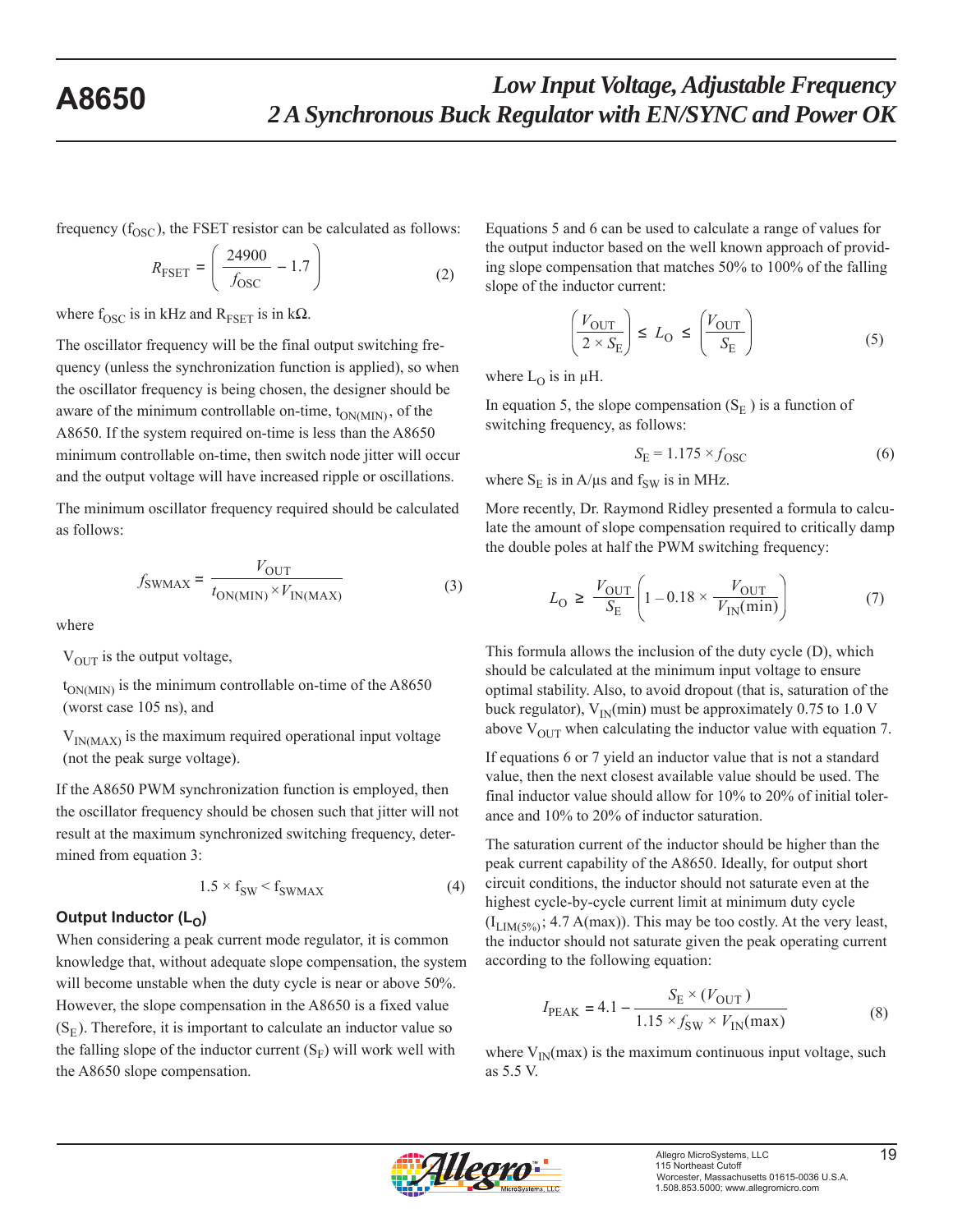Starting with equation 8, and subtracting half of the inductor ripple current, provides us with an interesting equation to predict the typical DC load capability of the regulator at a given duty cycle (D):

$$
I_{\text{OUT(DC)}} = 4.1 - \frac{S_{\text{E}} \times D}{f_{\text{SW}}} - \frac{V_{\text{OUT}} \times (1 - D)}{2 \times f_{\text{SW}} \times L_{\text{O}}}
$$
(9)

where D is  $V_{\text{OUT}}/V_{\text{IN}}$ . After an inductor is chosen, it should be tested during output short circuit conditions. The inductor current should be monitored using a current probe. A good design would ensure neither the inductor nor the regulator are damaged when the output is shorted to ground at maximum input voltage and the highest expected ambient temperature.

#### **Output Capacitors**

The output capacitors filter the output voltage to provide an acceptable level of ripple voltage and they store energy to help maintain voltage regulation during a load transient. The voltage rating of the output capacitors must support the output voltage with sufficient design margin.

The output voltage ripple  $(\Delta V_{\text{OUT}})$  is a function of the output capacitor parameters:  $C_{OUT}$ ,  $ESR_{COUT}$ , and  $ESL_{COUT}$ :

$$
\Delta V_{\text{OUT}} = \Delta I_{\text{L}} \times \text{ESR}_{\text{COUT}} + \frac{V_{\text{IN}} - V_{\text{OUT}}}{L_{\text{O}}} \times \text{ESL}_{\text{COUT}} + \frac{\Delta I_{\text{L}}}{8 f_{\text{SW}} C_{\text{OUT}}} \tag{10}
$$

The type of output capacitors will determine which terms of equation 10 are dominant. For ceramic output capacitors the  $ESR_{\text{COUT}}$  and  $ESL_{\text{COUT}}$  are virtually zero, so the output voltage ripple will be dominated by the third term of equation 10:

$$
\Delta V_{\text{OUT}} = \frac{\Delta I_{\text{L}}}{8 f_{\text{SW}} C_{\text{OUT}}}
$$
\n(11)

To reduce the voltage ripple of a design using ceramic output capacitors, simply: increase the total capacitance, reduce the inductor current ripple (that is, increase the inductor value), or increase the switching frequency.

For electrolytic output capacitors the value of capacitance will be relatively high, so the third term in equation 10 will be very small. The output voltage ripple will be determined primarily by the first two terms of equation 10:

$$
\Delta V_{\text{OUT}} = \Delta I_{\text{L}} \times \text{ESR}_{\text{COUT}} + \frac{V_{\text{IN}} - V_{\text{OUT}}}{L_{\text{O}}} \times \text{ESL}_{\text{COUT}} \tag{12}
$$

To reduce the voltage ripple of a design using electrolytic output capacitors, simply: decrease the equivalent  $ESR_{\text{COUT}}$ and  $\text{ESL}_{\text{COUT}}$  by using a high(er) quality capacitor, or add more capacitors in parallel, or reduce the inductor current ripple (that is, increase the inductor value).

The ESR of some electrolytic capacitors can be quite high so we recommend choosing a quality capacitor that clearly documents the ESR or the total impedance in the data sheet. Also, the ESR of electrolytic capacitors usually increases significantly at cold ambients, as much as  $10\times$ , which increases the output voltage ripple and, in most cases, significantly reduces the stability of the system.

The transient response of the regulator depends on the number and type of output capacitors. In general, minimizing the ESR of the output capacitance will result in a better transient response. The ESR can be minimized by simply adding more capacitors in parallel or by using higher quality capacitors. At the instant of a fast load transient (di/dt), the output voltage will change by the amount

$$
\Delta V_{\text{OUT}} = \Delta I_{\text{LOAD}} \times \text{ESR}_{\text{COUT}} + \frac{di}{dt} \text{ESL}_{\text{COUT}} \tag{13}
$$

After the load transient occurs, the output voltage will deviate from its nominal value for a short time. This time will depend on the system bandwidth, the output inductor value, and output capacitance. Eventually, the error amplifier will bring the output voltage back to its nominal value.

The speed at which the error amplifier will bring the output voltage back to its setpoint will depend mainly on the closed-loop bandwidth of the system. A higher bandwidth usually results in a shorter time to return to the nominal voltage. However, a higher bandwidth system may be more difficult to obtain acceptable gain and phase margins. Selection of the compensation components  $(R_Z, C_Z, C_P)$  are discussed in more detail in the Compensation Components section of this datasheet.

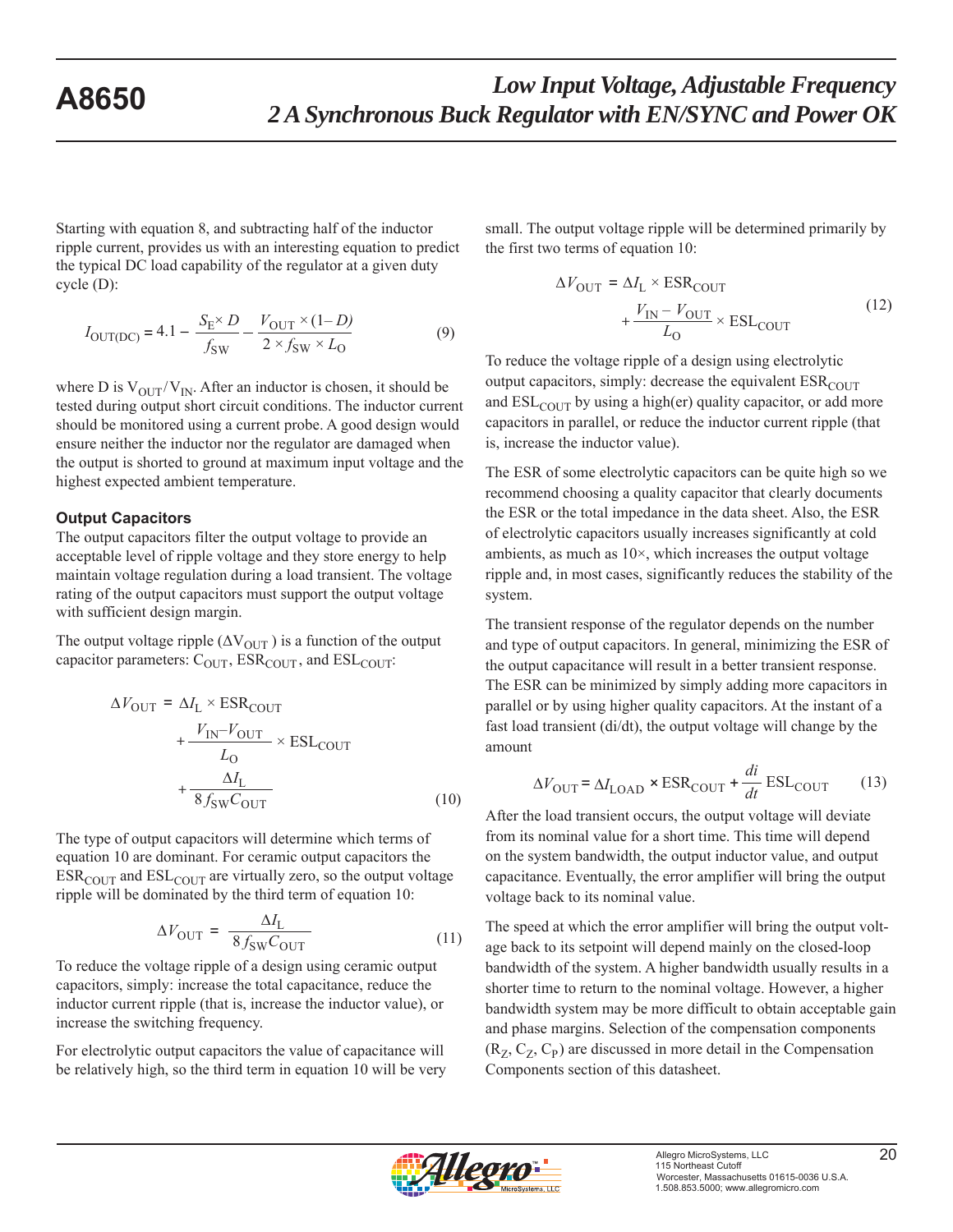#### **Input Capacitors**

Three factors should be considered when choosing the input capacitors. First, they must be chosen to support the maximum expected input voltage with adequate design margin. Second, their rms current rating must be higher than the expected rms input current to the regulator. Third, they must have enough capacitance and a low enough ESR to limit the input voltage  $dv/dt$  to something much less than the hysteresis of the  $V_{IN}$  pin UVLO circuitry (200 mV (typ)) at maximum loading and minimum input voltage.

The input capacitor(s) must limit the voltage deviations at the VIN pin to something significantly less than the A8650 VIN pin UVLO hysteresis during maximum load and minimum input voltage. The minimum input capacitance can be calculated as follows:

$$
C_{\text{IN}} \ge \frac{I_{\text{OUT}} \times D \times (1 - D)}{0.85 \times f_{\text{SW}} \times \Delta V_{\text{IN(MIN)}}}
$$
(14)

where  $\Delta V_{IN(MIN)}$  is chosen to be much less than the hysteresis of the VIN pin UVLO comparator ( $\Delta V_{IN(MIN)} \le 100$  mV is recommended), and  $f_{SW}$  is the nominal PWM output frequency.

The  $D \times (1-D)$  term in equation 14 has an absolute maximum value of 0.25 at 50% duty cycle. So, for example, a very conservative design, based on:  $I_{\text{OUT}}$  = 2.0 A,  $f_{\text{SW}}$  = 85% of 2 MHz,  $D \times (1-D) = 0.25$ , and  $\Delta V_{IN} = 100$  mV, yields:

$$
C_{\text{IN}} \ge \frac{2.0 \text{ (A)} \times 0.25}{1.7 \text{ (MHz)} \times 100 \text{ (mV)}} = 2.9 \text{ }\mu\text{F}
$$

The input capacitors must deliver the rms current according to:

$$
I_{\rm rms} = I_{\rm OUT} \sqrt{D \times (1 - D)} \tag{15}
$$

where the duty cycle  $D = V_{\text{OUT}}/V_{\text{IN}}$ .

Figure 11 shows the normalized input capacitor rms current versus duty cycle. To use this graph, simply find the operational duty cycle (D) on the x-axis and determine the input/output current multiplier on the y-axis. For example, at a 20% duty cycle, the input/output current multiplier is 0.40. Therefore, if the regulator is delivering 2.0 A of steady-state load current, the input capacitor(s) must support  $0.40 \times 2.0$  A or  $0.8$  A<sub>RMS</sub>.

A good design should consider the DC-bias effect on a ceramic capacitor. As the applied voltage approaches the rated value, the capacitance value decreases. This effect is very pronounced with the Y5V and Z5U temperature characteristic devices (as much as 90% reduction) so these types should be avoided. The X5R and X7R type capacitors should be the primary choices due to their stability versus both DC bias and temperature.

For all ceramic capacitors, the DC bias effect is even more pronounced on smaller case sizes so a good design will use the largest affordable case size (such as 1206 or 1210). Also, it is advisable to select input capacitors with plenty of design margin in the voltage rating to accommodate the worst case transient input voltage.

### **Soft Start and Hiccup Mode Timing (C<sub>SS</sub>)**

The soft start time of the A8650 is determined by the value of the capacitance at the soft start pin,  $C_{SS}$ . When the A8650 is enabled the voltage at the soft start pin will start from 0 V and will be charged by the soft start current,  $I_{SSSTI}$ . However, PWM switching will not begin instantly because the voltage at the soft start pin must rise above 200 mV. The soft start delay  $(t_{SSDELAY})$  can be calculated using the following equation:

$$
t_{\text{SS}(DELAY)} = C_{\text{SS}} \times \left(\frac{200 \text{ (mV)}}{I_{\text{SSSU}}}\right) \tag{16}
$$

If the A8650 is starting into a very heavy load a very fast soft start time may cause the regulator to exceed the cycle-by-cycle overcurrent threshold. This occurs because the total of the full load current, the inductor ripple current, and the additional current required to charge the output capacitors:

$$
I_{\rm CO} = C_{\rm OUT} \times V_{\rm OUT} / t_{\rm SS}
$$
 (17)



Figure 11. Input capacitor ripple versus duty cycle

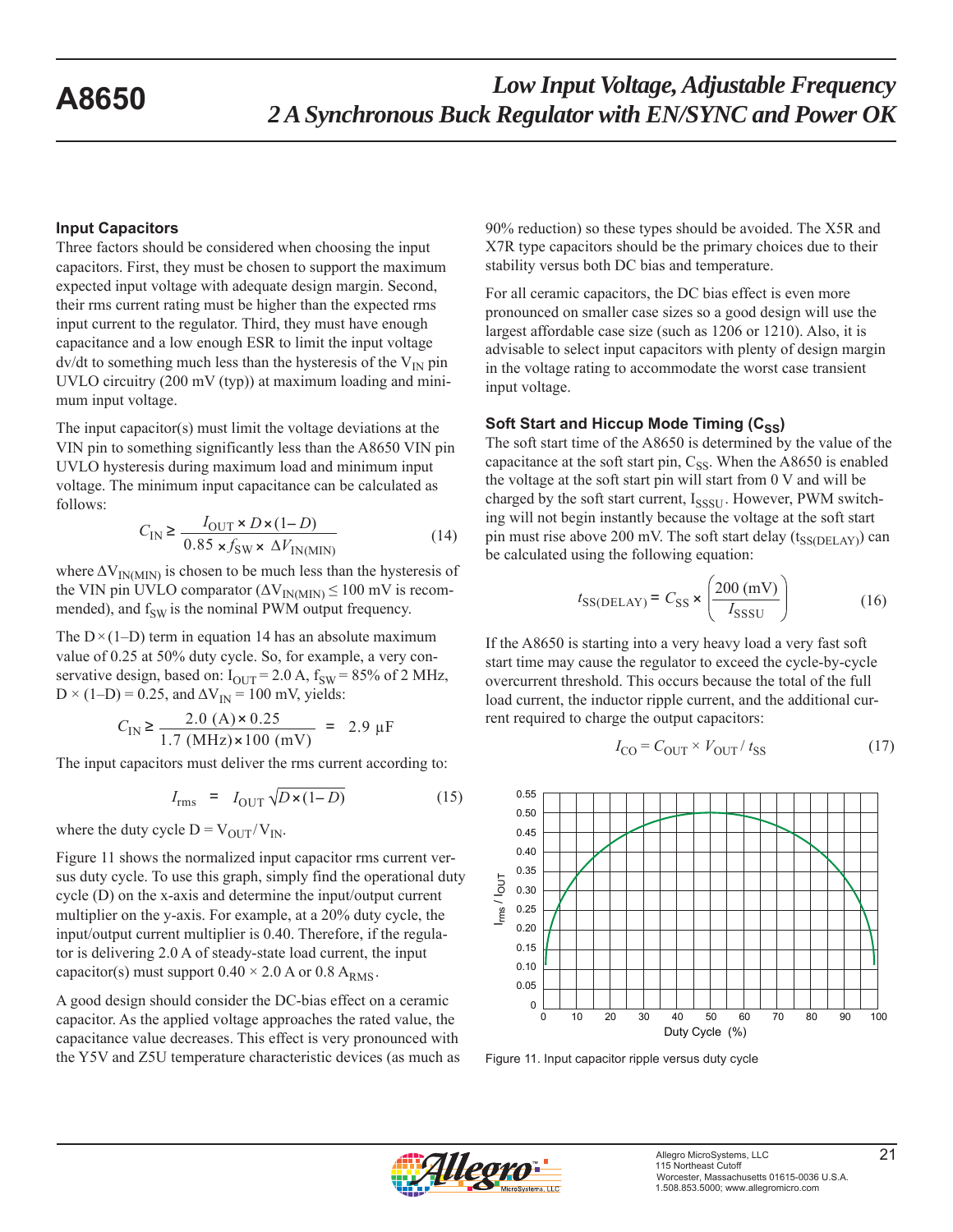is higher than the cycle-by-cycle current threshold, as shown in figure 12. This phenomena is more pronounced when using high value electrolytic type output capacitors. To avoid prematurely triggering hiccup mode the soft start capacitor,  $C_{SS}$ , should be calculated according to:

$$
C_{\text{SS}} \ge \frac{I_{\text{SSSU}} \times V_{\text{OUT}} \times C_{\text{OUT}}}{0.8 \text{ (V)} \times I_{\text{CO}}}
$$
(18)

where  $V_{\text{OUT}}$  is the output voltage,  $C_{\text{OUT}}$  is the output capacitance,  $I_{\rm CO}$  is the amount of current allowed to charge the output capacitance during soft start (recommend  $0.1 \text{ A} < I_{CO} < 0.3 \text{ A}$ ). Higher values of  $I_{\rm CO}$  result in faster soft start times. However, lower values of  $I_{\rm CO}$  ensure that hiccup mode is not falsely triggered. Allegro recommends starting the design with an  $I_{CO}$  of 0.1 A and increasing it only if the soft start time is too slow. If a non-standard capacitor value for  $C_{SS}$  is calculated, the next larger value should be used.

The output voltage ramp time,  $t_{SS}$ , can be calculated by using either of the following methods:

$$
t_{\rm SS} = V_{\rm OUT} \times \frac{C_{\rm OUT}}{I_{\rm CO}}
$$
 (19)

or

$$
t_{\rm SS} = 0.8 \text{ (V)} \times \frac{C_{\rm SS}}{I_{\rm SSSU}} \tag{20}
$$

When the A8650 is in hiccup mode, the soft start capacitor is used as a timing capacitor and sets the hiccup period. The soft start pin charges the soft start capacitor with  $I_{SSSI}$  during a startup attempt, and discharges the same capacitor with  $I_{\text{SSHIC}}$ between startup attempts. Because the ratio  $I_{SSSI}$  /  $I_{SSHIC}$  is approximately 2:1, the time between hiccups will be about two



times as long as the startup time. Therefore, the effective dutycycle of the A8650 will be very low and the junction temperature will be kept low.

#### **Compensation Components (R<sub>Z</sub>, C<sub>Z</sub>, C<sub>P</sub>)**

To compensate the system it is important to understand where the buck power stage, load resistance, and output capacitance form their poles and zeros in frequency. Also, its important to understand not only that the (Type II) compensated error amplifier introduces a zero and two more poles, but also where these should be placed to maximize system stability, provide a high bandwidth, and optimize the transient response.

First, consider the power stage of the A8650, the output capacitors, and the load resistance. This circuitry is commonly referred as the *control-to-output* (CO) transfer function. The low frequency gain of this circuitry depends on the COMP to SW current gain ( $g_{mpOWER}$ ), and the value of the load resistor ( $R_L$ ). The DC gain  $(G_{CO(OHZ)})$  of the control-to-output is:

$$
G_{\text{CO(OHz)}} = g_{\text{mPOWER}} \times R_{\text{L}} \tag{21}
$$

The control-to-output transfer function has a pole  $(f_{P1})$ , formed by the output capacitance  $(C_{\text{OUT}})$  and load resistance  $(R_L)$ , located at:

$$
f_{\rm P1} = \frac{1}{2\pi \times R_{\rm L} \times C_{\rm OUT}}\tag{22}
$$

The control-to-output transfer function also has a zero  $(f_{Z1})$ formed by the output capacitance  $(C_{\text{OUT}})$  and its associated ESR:

$$
f_{Z1} = \frac{1}{2\pi \times \text{ESR} \times C_{\text{OUT}}}
$$
 (23)

For a design with very low-ESR type output capacitors (such as ceramic capacitors), the ESR zero  $(f_{Z1})$  is usually at a very high frequency, so it can be ignored. On the other hand, if the ESR zero falls below or near the 0 dB crossover frequency of the system (as is the case with electrolytic output capacitors), then it should be cancelled by the pole formed by the  $C_{\rm P}$  capacitor and the  $R_Z$  resistor (discussed and identified later as  $f_{P3}$ ).

A Bode plot of the control-to-output transfer function for the A8650 circuit shown in the typical application schematic on the front page ( $V_{\text{OUT}}$  = 1.8 V, I<sub>OUT</sub> = 2.0 A, R<sub>L</sub> = 0.9  $\Omega$ ) is shown in figure 13. The pole at  $f_{P1}$  can easily be seen at 8.8 kHz while the Figure 12. Output current ( $I_{\text{CO}}$ ) during startup ESR zero,  $f_{Z1}$ , occurs at a very high frequency, 4 MHz (this is

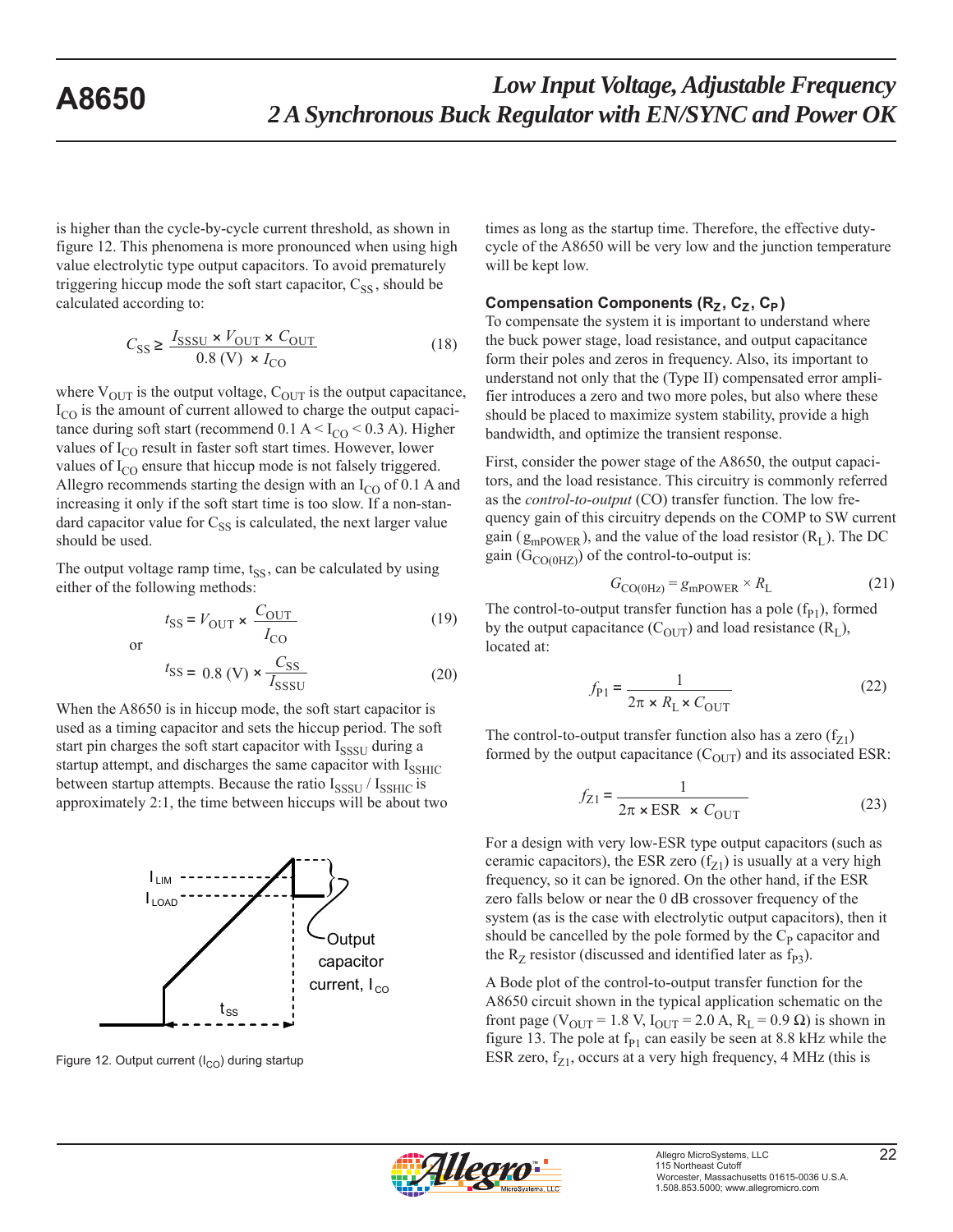typical for a design using ceramic output capacitors). Note, there is more than 90° of total phase shift because of the double-pole at half the switching frequency.

Next, consider the feedback resistor divider,  $(R<sub>FB1</sub>$  and  $R<sub>FB2</sub>$ ), the error amplifier  $(g_m)$ , and the compensation network  $R_Z C_Z C_P$ . It greatly simplifies the transfer function derivation if  $R_0 \gg R_Z$ , and  $C_Z \gg C_P$ . In most cases,  $R_O > 2 M\Omega$ , 1 k $\Omega < R_Z < 100$  k $\Omega$ , 220 pF  $\lt C_Z \lt 47$  nF, and  $C_P \lt 50$  pF, so the following equations are very accurate.

The low frequency gain of the control section  $(G_{C(OHz)})$  is formed by the feedback resistor divider and the error amplifier. It can be calculated as:

$$
G_{\text{C}(\text{0Hz})} = \frac{R_{\text{FB2}}}{R_{\text{FB1}} + R_{\text{FB2}}} \times g_{\text{m}} \times R_{\text{O}}
$$

$$
= \frac{V_{\text{FB}}}{V_{\text{OUT}}} \times g_{\text{m}} \times R_{\text{O}}
$$

$$
= \frac{V_{\text{FB}}}{V_{\text{OUT}}} \times A_{\text{VOL}} \tag{24}
$$

where

 $V_{\text{OUT}}$  is the output voltage,

 $V_{FB}$  is the reference voltage (0.8 V),

 $g_m$  is the error amplifier transconductance (750  $\mu$ A/V), and

 $R_{\rm O}$  is the error amplifier output impedance  $(A_{\rm VOL}/g_{\rm m})$ .



The transfer function of the Type-II compensated error amplifier has a (very) low frequency pole  $(f_{P2})$  dominated by the output error amplifier output impedance  $(R<sub>O</sub>)$  and the  $C<sub>Z</sub>$  compensation capacitor:

$$
f_{P2} = \frac{1}{2\pi \times R_0 \times C_Z}
$$
 (25)

The transfer function of the Type-II compensated error amplifier also has frequency zero  $(f_{Z2})$  dominated by the  $R_{Z}$  resistor and the  $C_Z$  capacitor:

$$
f_{Z2} = \frac{1}{2\pi \times R_Z \times C_Z} \tag{26}
$$

Lastly, the transfer function of the Type-II compensated error amplifier has a (very) high frequency pole  $(f_{P3})$  dominated by the  $R_Z$  resistor and the  $C_P$  capacitor:

$$
f_{\rm P3} = \frac{1}{2\pi \times R_Z \times C_{\rm P}}
$$
 (27)

A Bode plot of the error amplifier and its compensation network is shown in figure 14,  $f_{P2}$ ,  $f_{P3}$ , and  $f_{Z2}$  are indicated on the magnitude plot. Notice that the zero  $(f_{Z2})$  at 16 kHz) has been placed so that it is just above the pole at  $f_{P1}$  previously shown in the control-to-output Bode plot at 8.8 kHz, figure 13. Placing  $f_{Z2}$ just above  $f_{P1}$  will result in excellent phase margin, but relatively slow transient recovery time, as will be shown later.



Figure 13. Control-to-Output Bode plot Figure 14. Type-II compensated error amplifier Bode plot

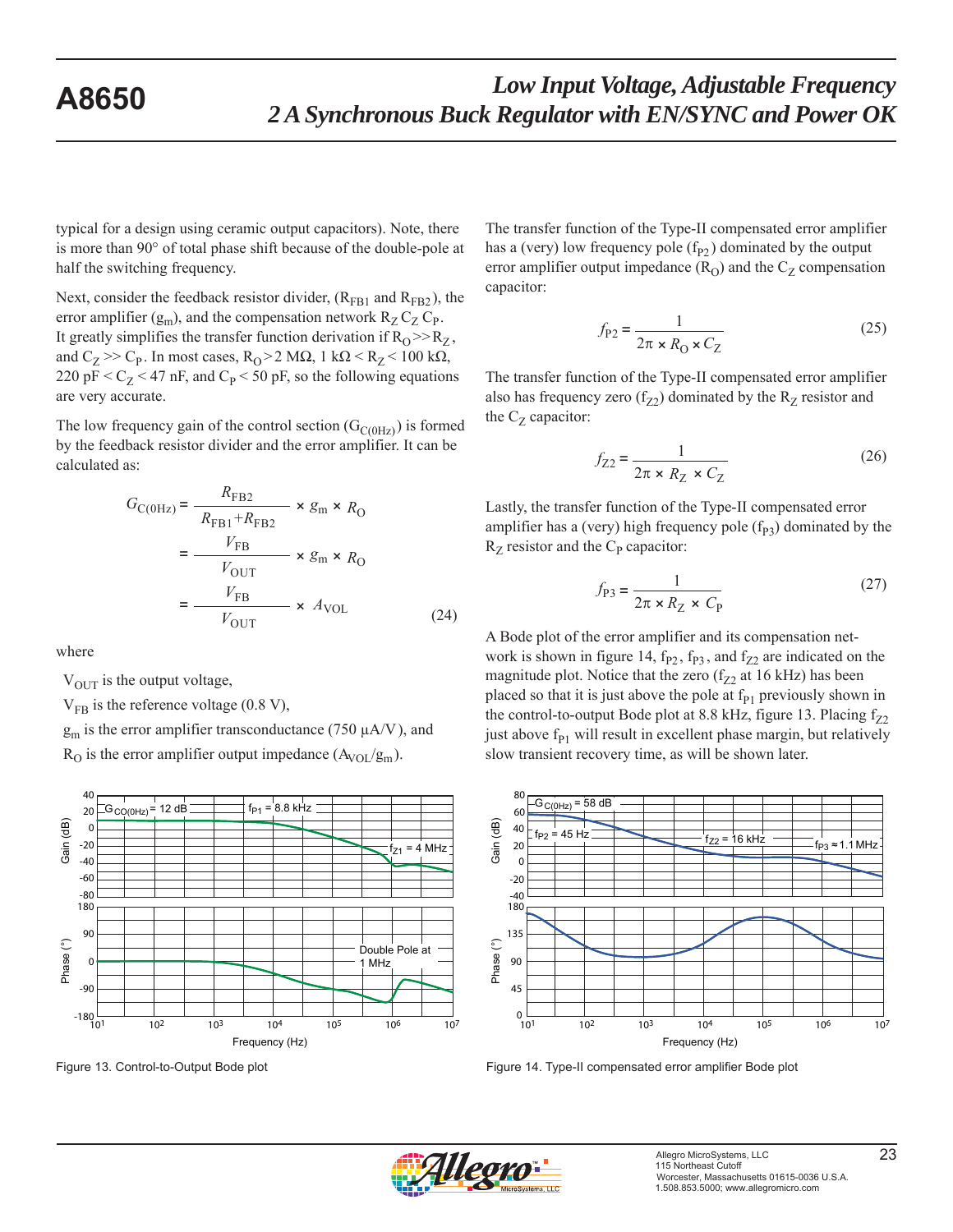Finally, consider the combined Bode plot of both the controlto-output and the compensated error amplifier, the red curve shown in figure 15. Careful examination of this plot shows that the magnitude and phase of the entire system (in red) are simply the sum of the error amplifier response (blue) and the control-tooutput response (green). As shown in figure 15, the bandwidth of this system  $(f_c)$  is 72 kHz, the phase margin is 73 degrees, and the gain margin is 27 dB.

#### **A Generalized Tuning Procedure**

This section presents a methodology to systematically apply the design considerations provided above.

1. Choose the system bandwidth  $(f_C)$ . This is the frequency at which the magnitude of the gain crosses 0 dB. Recommended values for  $f_C$ , based on the PWM switching frequency, are in the range  $f_{SW}$  / 20 <  $f_C$  <  $f_{SW}$  / 7.5. A higher value of  $f_C$  generally provides a better transient response, while a lower value of  $f_C$ generally makes it easier to obtain higher gain and phase margins.

2. Calculate the  $R_Z$  resistor value. This sets the system bandwidth  $(f_C)$ :

$$
R_Z = f_C \times \frac{V_{\text{OUT}}}{V_{\text{FB}}} \times \frac{2\pi \times C_{\text{OUT}}}{g_{\text{mPOWERx}} \times g_{\text{m}}}
$$
(28)

3. Determine the frequency of the pole  $(f_{P1})$ . This pole is formed by  $C_{\text{OUT}}$  and  $R_{\text{L}}$ . Use equation 22 (repeated here):

$$
f_{\rm P1} = \frac{1}{2\pi \times R_{\rm L} \times C_{\rm OUT}}
$$

4. Calculate a range of values for the  $C_Z$  capacitor. Use the following:

$$
\frac{4}{2\pi \times R_Z \times f_C} < C_Z < \frac{1}{2\pi \times R_Z \times 1.5 \times f_{\text{Pl}}}
$$
\n<sup>(29)</sup>

To maximize system stability (that is, to have the greatest gain margin), use a higher value of  $C_Z$ . To optimize transient recovery time, although at the expense of some phase margin, use a lower value of  $C_Z$ .

Figure 16 compares the output voltage recovery time due to a 1 A load transient for the system shown in figure 15 ( $f_{Z2}$  = 16 kHz, 73° phase margin) and a system with  $f_{Z2}$  at 50 kHz. The system with f<sub>Z2</sub> at 50 kHz has only 51 $^{\circ}$  of phase margin, but recovers to within 0.5% much faster ( $\approx$ 3 $\times$ ) than the other system.



Figure 16. Transient recovery comparison for  $f_{72}$  at 16 kHz/73° and 50 kHz /51°





Figure 15. Bode plot of the complete system (red curve)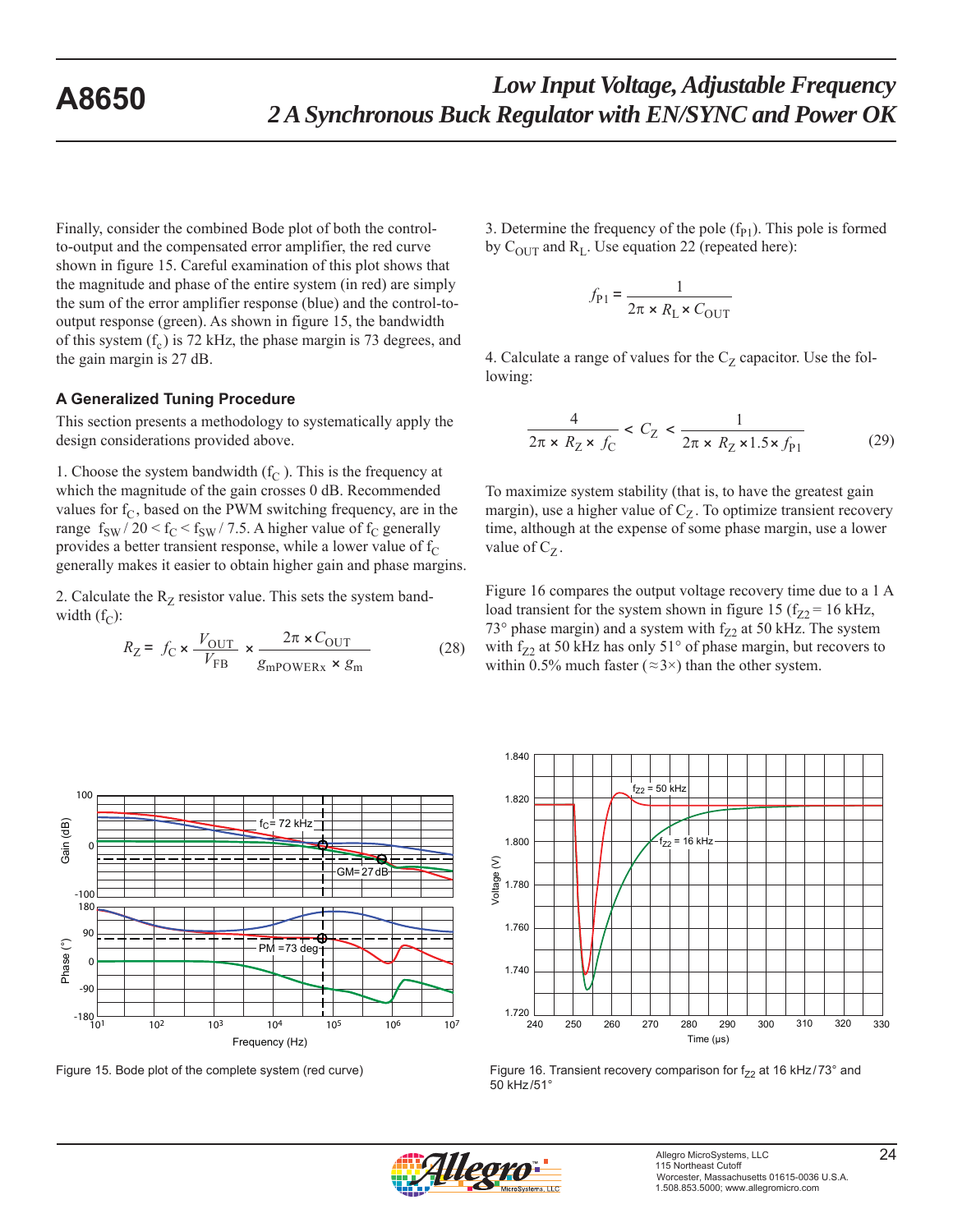5. Calculate the frequency of the ESR zero  $(f_{Z1})$  formed by the output capacitor(s). Use equation 23 (repeated here):

$$
f_{Z1} = \frac{1}{2\pi \times \text{ESR} \times C_{\text{OUT}}}
$$

If  $f_{Z1}$  is at least one decade higher than the target crossover frequency  $(f_C)$  then  $f_{Z1}$  can be ignored. This is usually the case for a design using ceramic output capacitors. Use equation 27 to calculate the value of C<sub>P</sub> by setting f<sub>P3</sub> to either  $5 \times f_C$  or f<sub>SW</sub> / 2, whichever is higher.

Alternatively, if  $f_{Z1}$  is near or below the target crossover frequency ( $f_C$ ), then use equation 27 to calculate the value of  $C_P$  by setting  $f_{P3}$  equal to  $f_{Z1}$ . This is usually the case for a design using high ESR electrolytic output capacitors.

## **Power Dissipation and Thermal Calculations**

The power dissipated in the A8650 is the sum of the power dissipated from the VIN supply current  $(P_{IN})$ , the power dissipated due to the switching of the internal power high-side MOSFET  $(P_{SW1})$ , the power dissipated due to the rms current being conducted by the high- and low-side MOSFETs ( $P_{\text{COMP1}}$  and P<sub>COND2</sub>), the power dissipated by the low-side MOSFET body diode during the non-overlap times, and the power dissipated by the internal gate drivers ( $P_{DRIVER1}$  and  $P_{DRIVER2}$ ).

The power dissipated from the VIN supply current can be calculated using the following equation:

$$
P_{\text{IN}} = V_{\text{IN}} \times I_{\text{Q}} + (V_{\text{IN}} - V_{\text{GS}}) \times (Q_{\text{G1}} + Q_{\text{G2}}) \times f_{\text{SW}} \tag{30}
$$

where

 $V_{IN}$  is the input voltage,

 $I<sub>O</sub>$  is the input quiescent current drawn by the A8650 (nominally 2 mA),

 $V_{GS}$  is the MOSFET gate drive voltage, typically 5.0 V,

 $Q<sub>G1</sub>$  and  $Q<sub>G2</sub>$  are the internal high- and low-side MOSFET gate charges (approximately 3.3 nC and 1.4 nC respectively), and  $f<sub>SW</sub>$  is the PWM switching frequency.

The switching losses dissipated by the internal high-side MOSFET during PWM switching can be calculated using the following equation:

$$
P_{\text{SW1}} = \frac{V_{\text{IN}} \times I_{\text{OUT}} \times (t_{\text{r}} + t_{\text{f}}) \times f_{\text{SW}}}{2}
$$
(31)

where

 $V_{IN}$  is the input voltage,

I<sub>OUT</sub> is the output current,

 $f<sub>SW</sub>$  is the PWM switching frequency, and

 $t_r$  and  $t_f$  are the rise and fall times measured at the SW node.

Approximate values for  $t_r$  range from 10 to 15 ns. The fall time is usually about 50% faster than the rise time.

The conduction losses dissipated by the high-side MOSFET while it is conducting can be calculated using the following equation:

$$
P_{\text{COND1}} = I_{\text{rms}(FET)}^2 \times R_{\text{DS}(on)HS}
$$
  
= 
$$
\left(\frac{V_{\text{OUT}}}{V_{\text{IN}}}\right) \times \left(I_{\text{OUT}}^2 + \frac{\Delta I_{\text{L}}^2}{12}\right) \times R_{\text{DS}(on)HS}
$$
 (32)

where

 $I_{\text{OUT}}$  is the regulator output current,

 $\Delta I_L$  is the peak-to-peak inductor ripple current, and

 $R_{DS(on)HS}$  is the on-resistance of the high-side MOSFET.

The conduction losses dissipated by the low-side MOSFET while it is conducting can be calculated using the following equation:

$$
P_{\text{COND2}} = I_{\text{rms(FET)}}^2 \times R_{\text{DS(on)LS}}
$$
  
= 
$$
\left(1 - \frac{V_{\text{OUT}}}{V_{\text{IN}}}\right) \times \left(I_{\text{OUT}}^2 + \frac{\Delta I_L^2}{12}\right) \times R_{\text{DS(on)LS}}
$$
(33)

where

 $I_{\text{OUT}}$  is the regulator output current,

 $\Delta I_L$  is the peak-to-peak inductor ripple current, and  $R_{DS(on)LS}$  is the on-resistance of the low-side MOSFET.

The  $R_{DS(on)}$  of the MOSFETs has some initial tolerance plus an increase from self-heating and elevated ambient temperatures. A conservative design should accommodate an  $R_{DS(0n)}$  with at least a 15% initial tolerance plus 0.39%/°C increase due to temperature.

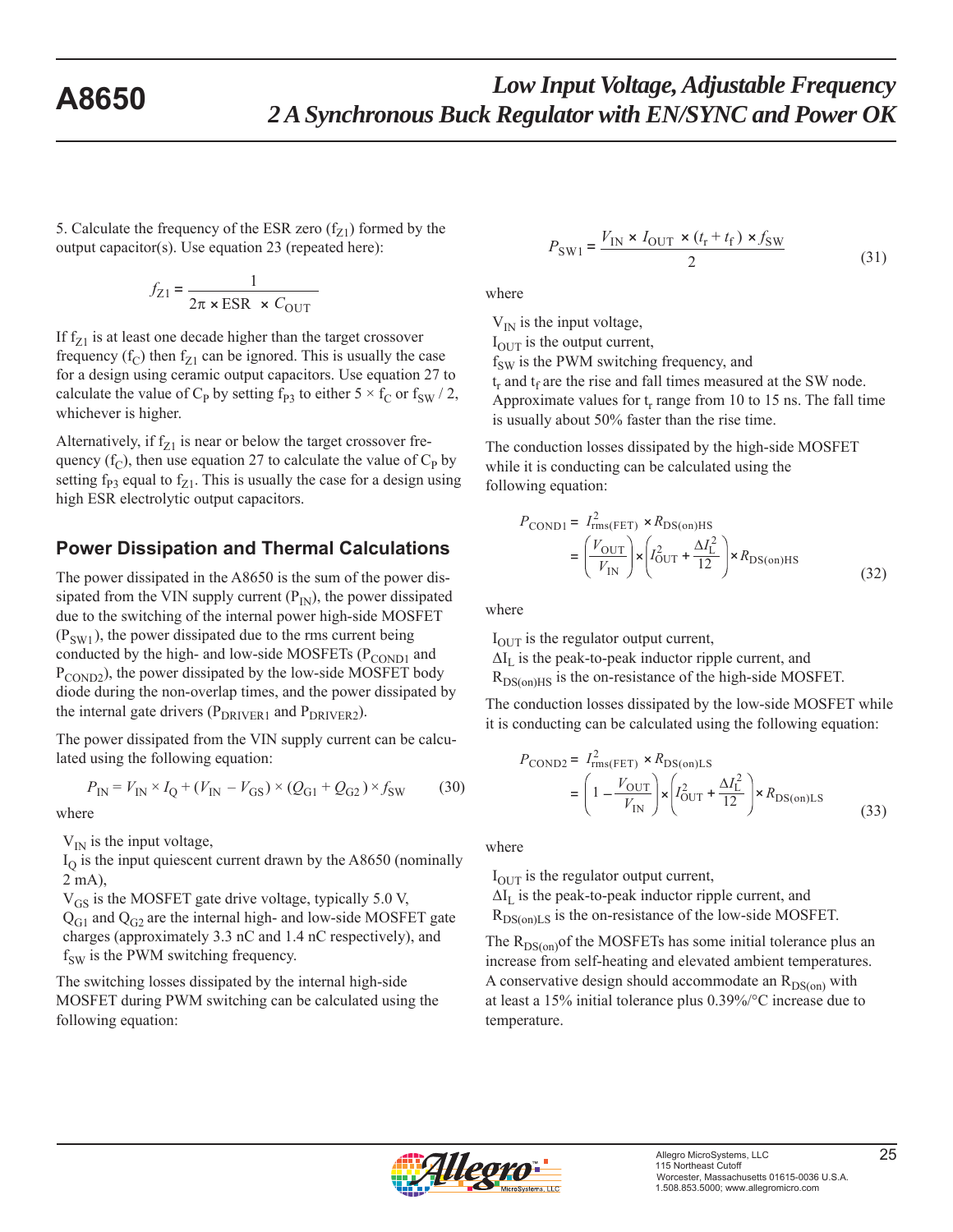The power dissipated by the low-side MOSFET body diode during the non-overlap time can be calculated as follows:

$$
P_{\rm NO} = V_{\rm SD} \times I_{\rm OUT} \times 2 \times t_{\rm NO} \times f_{\rm SW}
$$
 (34)

where

 $V_{SD}$  is the source-to-drain voltage of the low-side MOSFET (typically 0.60 V), and

 $t_{NO}$  is the non-overlap time (15 ns (typ)).

The power dissipated by the internal gate drivers can be calculated using the following equation:

$$
P_{DRIVERS} = (Q_{G1} + Q_{G2}) \times V_{GS} \times f_{SW}
$$
 (35)

where

 $Q<sub>G1</sub>$  and  $Q<sub>G2</sub>$  are the internal gate charges to drive the high- and low-side MOSFETs to V<sub>GS</sub> (approximately 3.3 nC and 1.4 nC at 5 V, respectively), and

 $f<sub>SW</sub>$  is the PWM switching frequency.

Finally, the total power dissipated by the A8650 ( $P_{\text{TOTAL}}$ ) is the sum of the previous equations:

$$
P_{\text{TOTAL}} = P_{\text{IN}} + P_{\text{SW1}} + P_{\text{COND1}} + P_{\text{COND2}} + P_{\text{NO}} + P_{\text{DRIVERS}} \tag{36}
$$

The average junction temperature can be calculated with the following equation:

$$
T_{\rm J} = P_{\rm TOTAL} \times R_{\rm \theta JA} + T_{\rm A} \tag{37}
$$

where

P<sub>TOTAL</sub> is the total power dissipated as described in equation 36,  $R_{\theta JA}$  is the junction-to-ambient thermal resistance (48°C/W on a 4-layer PCB), and

 $T_A$  is the ambient temperature.

The maximum junction temperature will be dependent on how efficiently heat can be transferred from the PCB to ambient air. It is critical that the thermal pad on the bottom of the IC should be connected to a at least one ground plane using multiple vias.

As with any regulator, there are limits to the amount of heat that can be dissipated before risking thermal shutdown. There are trade-offs between: ambient operating temperature, input voltage, output voltage, output current, switching frequency, PCB thermal resistance, airflow, and other nearby heat sources. Even a small amount of airflow will reduce the junction temperature considerably.

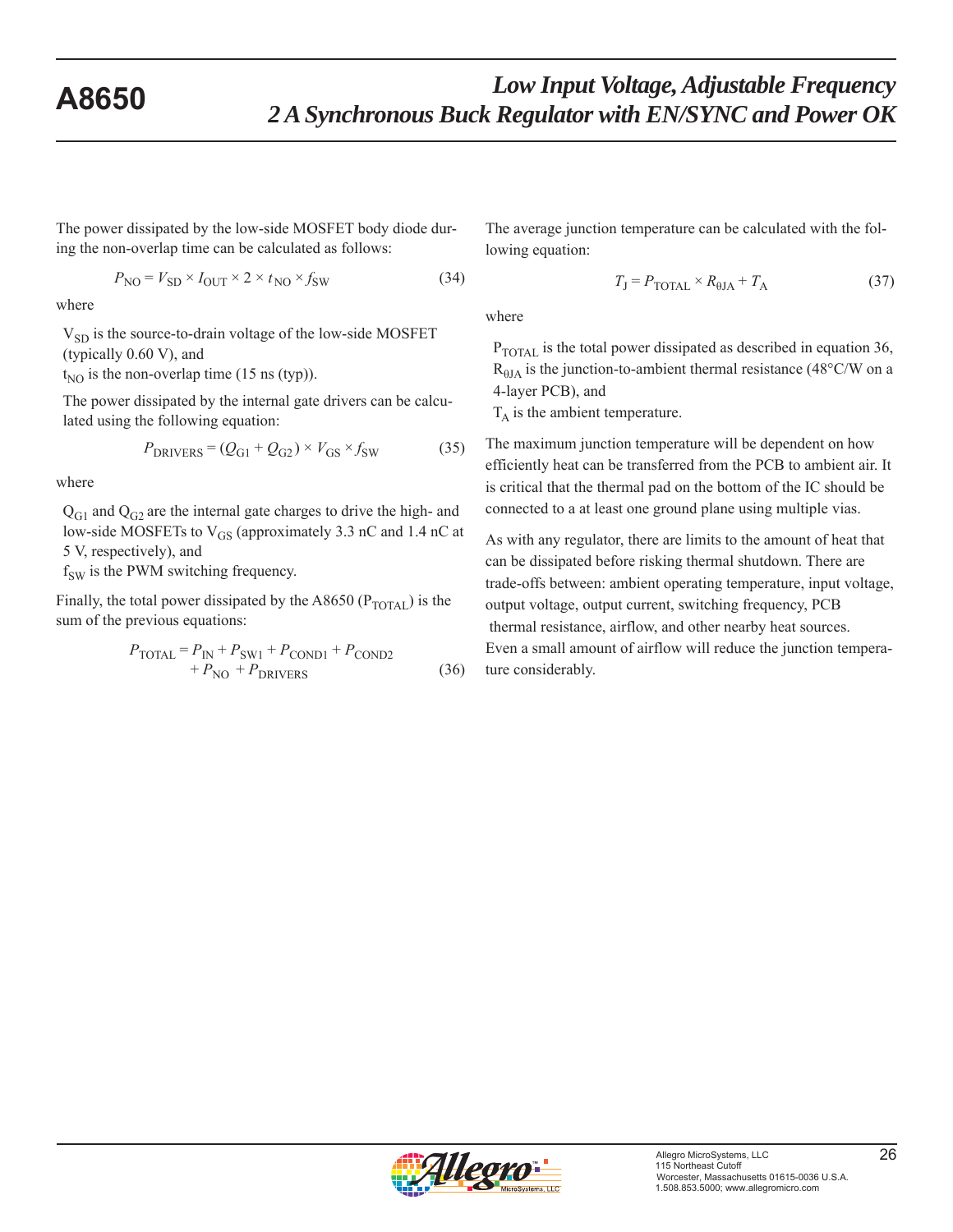## **PCB Component Placement and Routing**

A good PCB layout is critical if the A8650 is to provide clean, stable output voltages. Follow these guidelines to ensure a good PCB layout. Figure 17 shows a typical synchronous buck regulator schematic with the critical power paths/loops. Figure 18 shows an example PCB component placement and routing with the same critical power paths/loops as shown in the schematic.

1. Place the ceramic input capacitors as close as possible to the VIN pin and ground the capacitors at the PGND pin. The ceramic input capacitors and the A8650 must be on the same layer. Connect the input capacitors, the VIN pin, and the PGND pin with a wide trace. This critical loop is shown as trace 1 in figures 17 and 18.

2. Place the output inductor  $(L<sub>O</sub>)$  as close as possible to the SW pin. The output inductor and the A8650 must be on the same layer. Connect the SW pin to the output inductor with a relatively wide trace or polygon. For EMI/EMC reasons, its best to minimize the area of this trace/polygon. This critical trace is shown as trace 2 in figure 17. Also, keep low-level analog signals (like FB and COMP) away from the SW metal.

3. Place the output capacitors relatively close to the output inductor and the A8650. Ideally, the output capacitors, output inductor and the A8650 should be on the same layer. Connect the output inductor and the output capacitors with a fairly wide trace. The output capacitors must use a ground plane to make a very low-inductance connection back to the PGND pin. These critical connections are shown as trace 3 in figures 17 and 18.

4. Place the feedback resistor divider  $(R<sub>FB1</sub>$  and  $R<sub>FB2</sub>$ ) very close to the FB pin. Orient  $R_{FB2}$  such that the ground side is as close as possible to the A8650.

5. Place the compensation components  $(R_Z, C_Z, and C_P)$  as close as possible to the COMP pin. Orient  $C_Z$  and  $C_P$  such that their ground connections are as close as possible to the A8650.

6. Place and ground the FSET resistor as close as possible to the FSET pin.

7. The output voltage sense trace (from VOUT to  $R_{FB1}$ ) should be connected as close as possible to the load to obtain the best load regulation.

8. The thermal pad under the IC should be connected to a ground plane (preferably on the top and bottom layers) with as many vias as possible. Allegro recommends vias with an approximately 0.25 to 0.30 mm hole and a 0.13 to 0.18 mm ring.

9. Place the soft start capacitor  $(C_{SS})$  as close as possible to the SS pin. Place a via to the GND plane as close as possible to this component.

10. When connecting the input and output ceramic capacitors to a power or ground plane, use multiple vias and place the vias as close as possible to the component pads. Do not use thermal reliefs (spokes) around the pads for the input and output ceramic capacitors.

11. EMI/EMC issues are always a concern. Allegro recommends having locations for an RC snubber from SW to ground. The snubber components can be placed on the back of the PCB and populated only if necessary. The resistor should be 0805 or 1206 size.

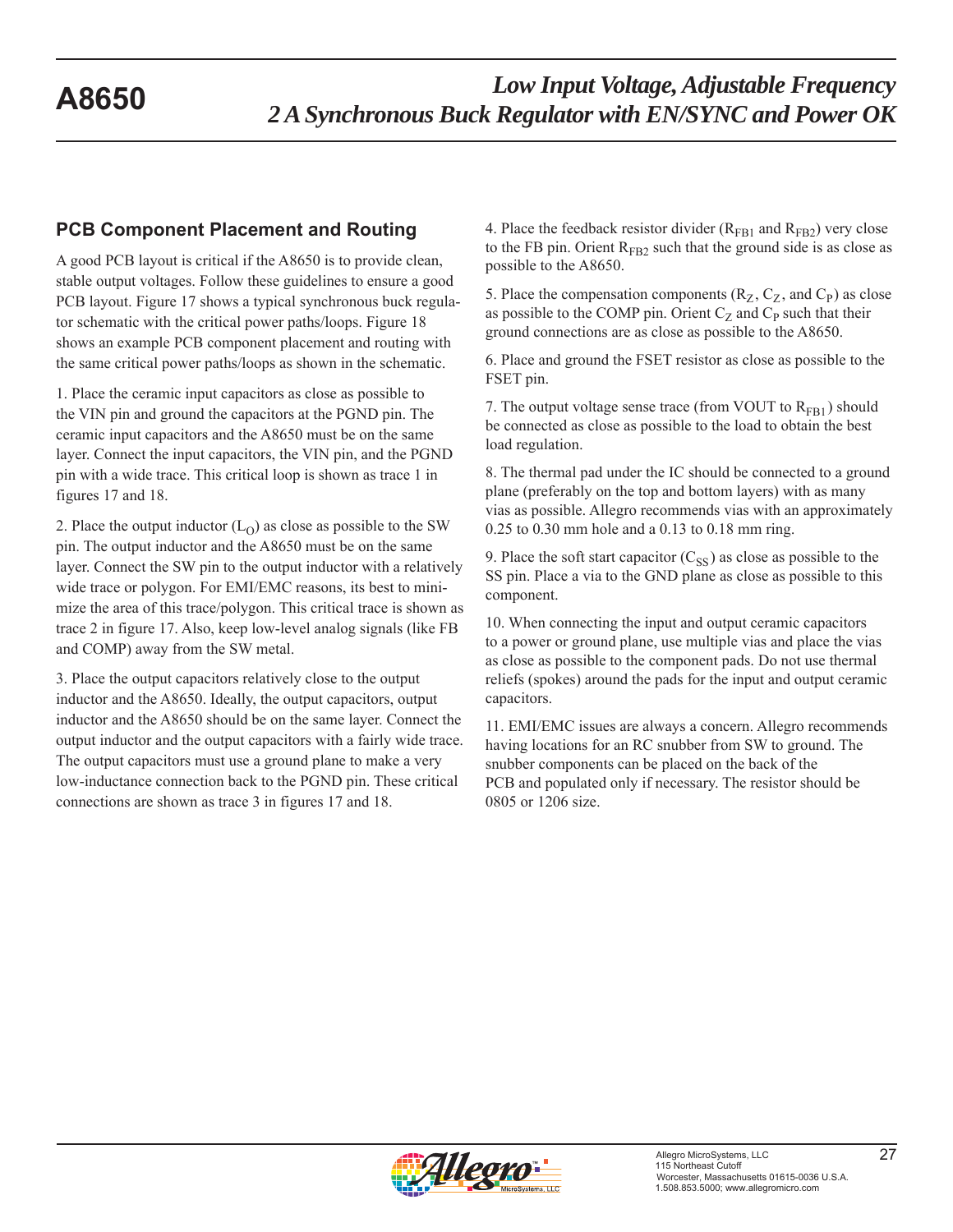

Figure 17. Typical synchronous buck converter with critical paths/loops shown; a single-point ground is recommended, which could be the exposed thermal pad, under the IC



Figure 18. Example PCB component placement and routing

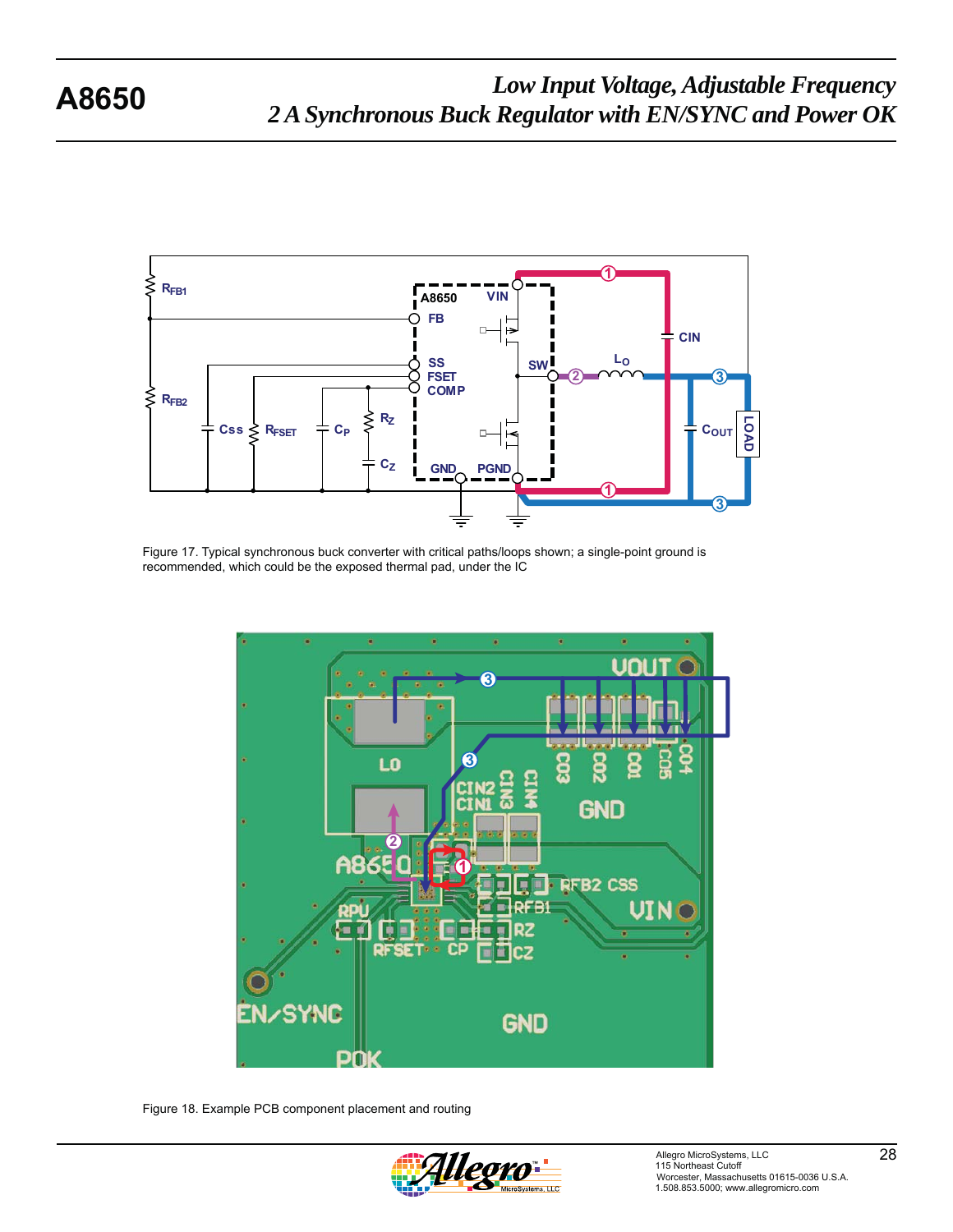

**Package LY, 10-Pin MSOP with Exposed Thermal Pad**